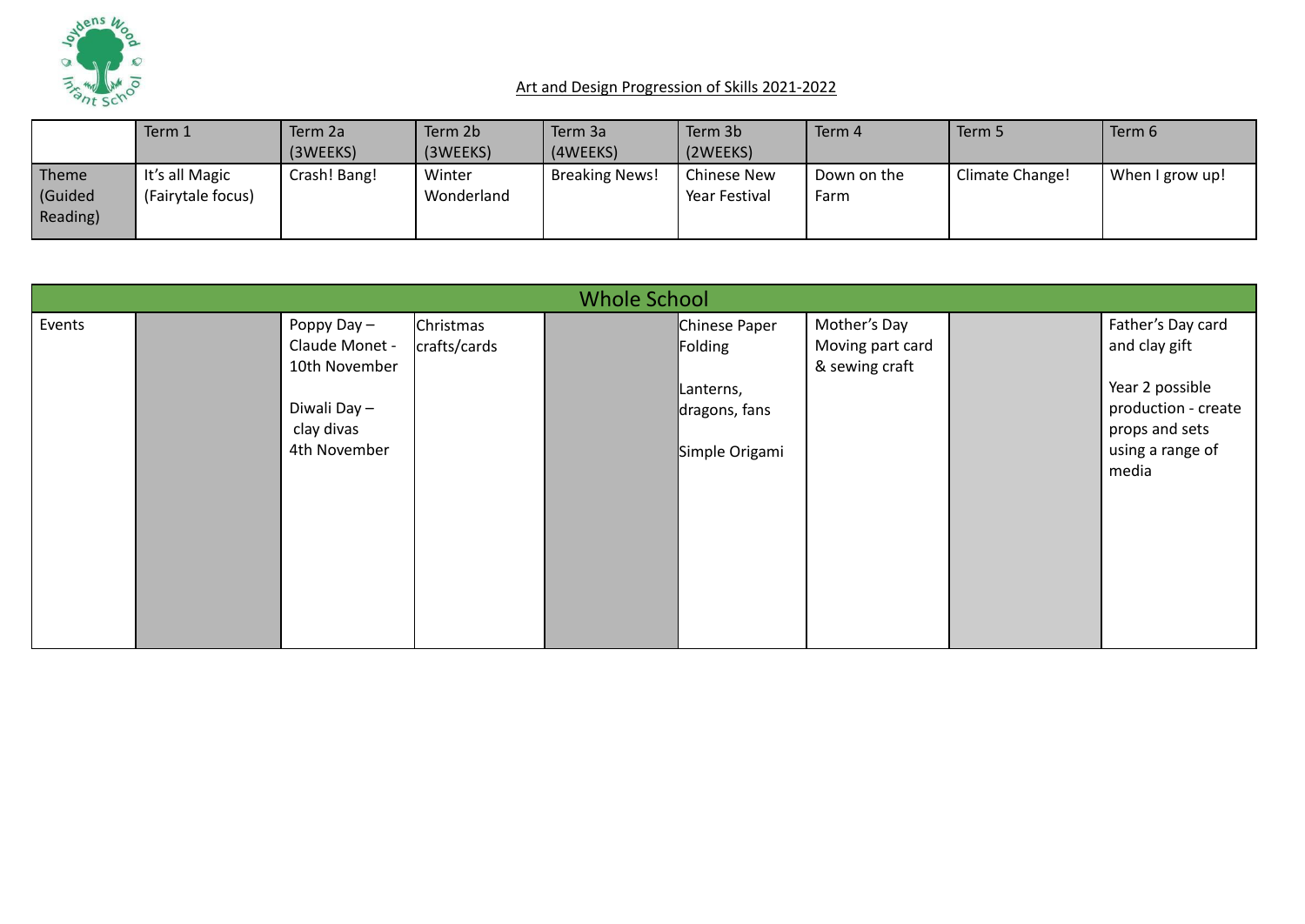

|                             | Term 1                              | Term 2a      | Term 2b              | Term 3a               | Term 3b                             | Term 4              | Term 5          | Term 6          |
|-----------------------------|-------------------------------------|--------------|----------------------|-----------------------|-------------------------------------|---------------------|-----------------|-----------------|
|                             |                                     | (3WEEKS)     | (3WEEKS)             | (4WEEKS)              | (2WEEKS)                            |                     |                 |                 |
| Theme<br>Guided<br>Reading) | It's all Magic<br>(Fairytale focus) | Crash! Bang! | Winter<br>Wonderland | <b>Breaking News!</b> | <b>Chinese New</b><br>Year Festival | Down on the<br>Farm | Climate Change! | When I grow up! |

|                           |                                                                                                                                                       |                                                                                                                            | EYFS                                           |                                                                              |                                           |                           |  |  |  |  |  |  |
|---------------------------|-------------------------------------------------------------------------------------------------------------------------------------------------------|----------------------------------------------------------------------------------------------------------------------------|------------------------------------------------|------------------------------------------------------------------------------|-------------------------------------------|---------------------------|--|--|--|--|--|--|
| <b>EYFS</b><br>(Following |                                                                                                                                                       | In EYFS we follow Development Matters (2021) and the Progression of Skills to track children's progress in Art and Design. |                                                |                                                                              |                                           |                           |  |  |  |  |  |  |
| Interests)                | Children are encouraged to explore and investigate whilst in the provision whilst following their own interests; skills are taught during Group Time. |                                                                                                                            |                                                |                                                                              |                                           |                           |  |  |  |  |  |  |
|                           |                                                                                                                                                       | Children should independently use available resources to create props to support their play.                               |                                                |                                                                              |                                           |                           |  |  |  |  |  |  |
|                           | <b>Drawing</b><br>Pattern<br><b>Colour</b><br>Texture<br>Printing<br><b>Form</b>                                                                      |                                                                                                                            |                                                |                                                                              |                                           |                           |  |  |  |  |  |  |
|                           | (pencil, charcoal,                                                                                                                                    | (painting, ink, dye, textiles,                                                                                             | (textiles, clay, sand,                         | (3D work, clay, dough,                                                       | (found materials, fruit,                  | (paint, pencil, textiles, |  |  |  |  |  |  |
|                           | inks, chalk, pastels)                                                                                                                                 | pencils, crayon, pastels)                                                                                                  | plaster, stone)                                | boxes, wire, paper,                                                          | vegetables, wood blocks,                  | clay, printing)           |  |  |  |  |  |  |
|                           |                                                                                                                                                       |                                                                                                                            |                                                | sculpture)                                                                   | press print, sponges,                     |                           |  |  |  |  |  |  |
|                           |                                                                                                                                                       |                                                                                                                            |                                                |                                                                              | bubble wrap)                              |                           |  |  |  |  |  |  |
|                           | - Begin to use a<br>- Explore colour and colour                                                                                                       |                                                                                                                            | -Explore different                             | Handling, feeling,                                                           |                                           | -Repeating patterns:      |  |  |  |  |  |  |
|                           | variety of drawing                                                                                                                                    | mixing.                                                                                                                    | materials freely, to                           | enjoying and manipulating- Select materials and                              |                                           | painting irregular        |  |  |  |  |  |  |
| 3&4 Year                  | tools for a purpose.                                                                                                                                  | - Naming: mixing (not formal)                                                                                              | develop their ideas about                      | materials.                                                                   | lpaint with desired colour.               | lpatterns.                |  |  |  |  |  |  |
| Olds                      | $-$ Use drawing to                                                                                                                                    | Exploring colour and how                                                                                                   | how to use them and                            | $\vdash$ Constructing by stacking $\vdash$ Use to make prints.               |                                           | Recognise, create and     |  |  |  |  |  |  |
|                           | represent ideas like                                                                                                                                  | colours can be changed (not                                                                                                | what to make                                   | $\mu$ vertically and horizontally, $\vert \text{-}$ Print with block colour. |                                           | describe patterns with    |  |  |  |  |  |  |
| Children in               | movement or loud                                                                                                                                      | formal).                                                                                                                   | -Develop their own ideas                       | balancing, making                                                            | Recognise, complete and shapes as well as |                           |  |  |  |  |  |  |
| Reception                 | noises.                                                                                                                                               | $-$ Learn the names of different and then decide which                                                                     |                                                | enclosures and creating                                                      | create patterns                           | identifying the pattern   |  |  |  |  |  |  |
|                           | -Create closed                                                                                                                                        | tools that bring colour.                                                                                                   | materials to use to express spaces.            |                                                                              | Use mathematical                          | <b>rule</b>               |  |  |  |  |  |  |
|                           | shapes with                                                                                                                                           | $-$ Use a range of tools to make                                                                                           | them.                                          | Make imaginative and                                                         | language to describe size                 | Recognise and create      |  |  |  |  |  |  |
|                           | continuous lines                                                                                                                                      | coloured marks on paper                                                                                                    | -Explore, use and refine a                     | complex 'small worlds'                                                       | and position                              | patterns beyond AB        |  |  |  |  |  |  |
|                           | and begin to use                                                                                                                                      | -Create collaboratively, sharing                                                                                           | variety of artistic effects to with blocks and |                                                                              | -Return to and build on                   | patterns and recognise    |  |  |  |  |  |  |
|                           | these shapes to                                                                                                                                       | lideas, resources and skills.                                                                                              | express their ideas and                        | construction kits, such as                                                   | their previous learning,                  | the unit of repeat        |  |  |  |  |  |  |
|                           | represent objects                                                                                                                                     |                                                                                                                            | feelings                                       |                                                                              | refining ideas and                        |                           |  |  |  |  |  |  |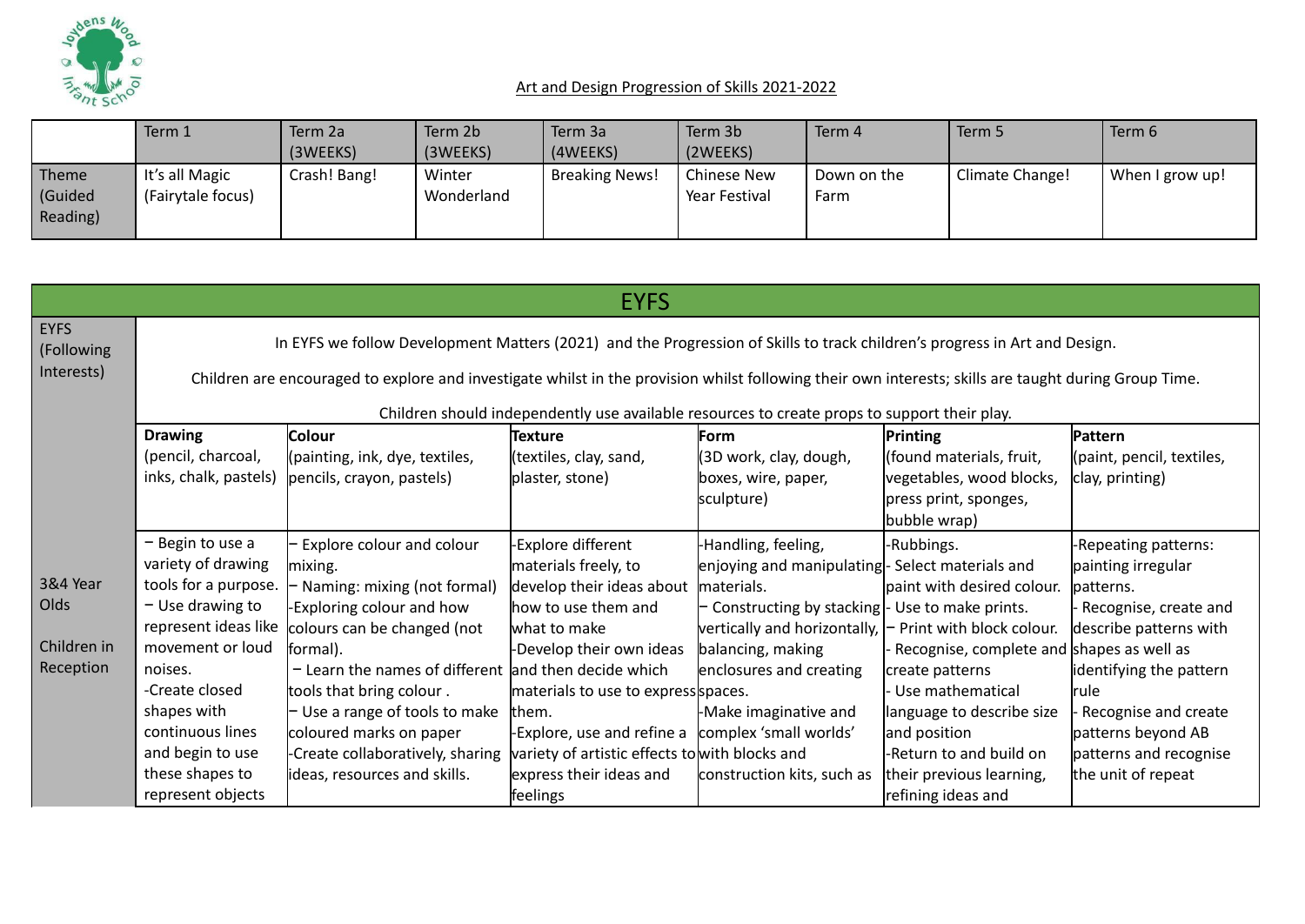

|                             | Term 1                              | Term 2a<br>(3WEEKS) | Term 2b<br>(3WEEKS)  | Term 3a<br>(4WEEKS)   | Term 3b<br>(2WEEKS)                 | Term 4              | Term 5          | Term 6          |
|-----------------------------|-------------------------------------|---------------------|----------------------|-----------------------|-------------------------------------|---------------------|-----------------|-----------------|
| Theme<br>Guided<br>Reading) | It's all Magic<br>(Fairytale focus) | Crash! Bang!        | Winter<br>Wonderland | <b>Breaking News!</b> | <b>Chinese New</b><br>Year Festival | Down on the<br>Farm | Climate Change! | When I grow up! |

|          | -Draw with           | -Return to and build on their                                                                                                       | -Using large eyed needle    | a city with different       | developing their ability to | Simple symmetry             |
|----------|----------------------|-------------------------------------------------------------------------------------------------------------------------------------|-----------------------------|-----------------------------|-----------------------------|-----------------------------|
|          | increasing           | previous learning, refining ideas and thread on binca to                                                                            |                             | buildings and a park.       | represent them.             | -Return to and build on     |
|          | complexity and       | and developing their ability to                                                                                                     | attempt running stitches    | Join different materials    | -Create collaboratively,    | their previous learning,    |
|          | detail,              | represent them.                                                                                                                     | -Return to and build on     | and explore                 | sharing ideas, resources    | refining ideas and          |
|          | such as representin  |                                                                                                                                     |                             | different textures.         | and skills.                 | developing their ability to |
|          | g a face with a      |                                                                                                                                     | their previous learning,    |                             |                             |                             |
|          |                      |                                                                                                                                     | refining ideas and          | - Shape and model           |                             | represent them.             |
|          | circle and including |                                                                                                                                     | developing their ability to | Return to and build on      |                             | -Create collaboratively,    |
|          | details              |                                                                                                                                     | represent them.             | their previous learning,    |                             | sharing ideas, resources    |
|          | -Show different      |                                                                                                                                     | -Create collaboratively,    | refining ideas and          |                             | and skills.                 |
|          | emotions in their    |                                                                                                                                     | sharing ideas, resources    | developing their ability to |                             |                             |
|          | drawings and         |                                                                                                                                     | and skills.                 | represent them.             |                             |                             |
|          | paintings, like      |                                                                                                                                     |                             | -Create collaboratively,    |                             |                             |
|          | happiness,           |                                                                                                                                     |                             | sharing ideas, resources    |                             |                             |
|          | sadness, fear, etc.  |                                                                                                                                     |                             | and skills.                 |                             |                             |
|          | -Return to and       |                                                                                                                                     |                             |                             |                             |                             |
|          | build on their       |                                                                                                                                     |                             |                             |                             |                             |
|          | previous learning,   |                                                                                                                                     |                             |                             |                             |                             |
|          | refining ideas and   |                                                                                                                                     |                             |                             |                             |                             |
|          | developing their     |                                                                                                                                     |                             |                             |                             |                             |
|          | ability to represent |                                                                                                                                     |                             |                             |                             |                             |
|          | them.                |                                                                                                                                     |                             |                             |                             |                             |
|          |                      |                                                                                                                                     |                             |                             |                             |                             |
| Early    |                      | Safely use and explore a variety of materials, tools and techniques, experimenting with colour, design, texture, form and function. |                             |                             |                             |                             |
| Learning |                      | Share their creations, explaining the process they have used                                                                        |                             |                             |                             |                             |
| Goals    |                      | Make use of props and materials when role playing characters in narratives and stories                                              |                             |                             |                             |                             |
|          |                      |                                                                                                                                     |                             |                             |                             |                             |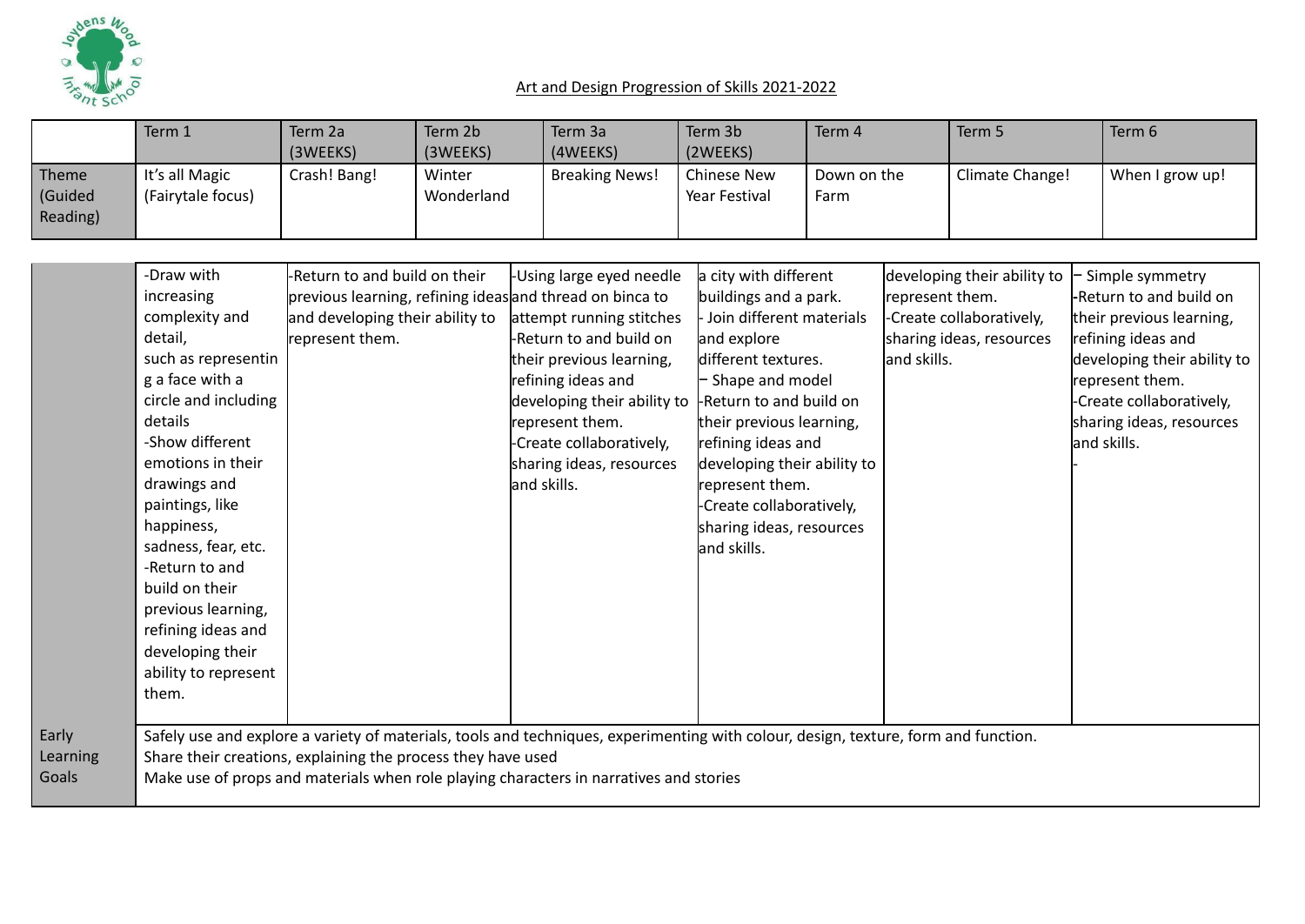

|                              | Term 1                              | Term 2a<br>(3WEEKS) | Term 2b<br>(3WEEKS)  | Term 3a<br>(4WEEKS) | Term 3b<br>(2WEEKS)                 | Term 4              | Term 5          | Term 6          |
|------------------------------|-------------------------------------|---------------------|----------------------|---------------------|-------------------------------------|---------------------|-----------------|-----------------|
| Theme<br>(Guided<br>Reading) | It's all Magic<br>(Fairytale focus) | Crash! Bang!        | Winter<br>Wonderland | Breaking News!      | <b>Chinese New</b><br>Year Festival | Down on the<br>Farm | Climate Change! | When I grow up! |

| Key        | Tools, paper,        | Colour, primary colour, red,                                                                                     | Materials, tools, textiles, | Materials, texture,                            | Materials, stamp, print, | Pattern, materials,      |
|------------|----------------------|------------------------------------------------------------------------------------------------------------------|-----------------------------|------------------------------------------------|--------------------------|--------------------------|
| vocabulary | pencil, pen,         | blue, yellow, mix, blend,                                                                                        | fabric, scissors, cut,      | balance, enclose, join,                        | image, rubbing, paper,   | repeating, natural,      |
|            | charcoal, ink,       | purple, orange, green, brown,                                                                                    | shape, thread, needles,     | blend, tools, smooth,                          | crayon, block, colour,   | materials, symmetry,     |
|            | chalk, oil pastel,   | tools, brush, blend, mix, paper, wool, join, buttons, binca, shape, observe, build,                              |                             |                                                | block, sponge, design,   | irregular, design, plan, |
|            | pastel, brush, line, | water colour, powder paint,                                                                                      | collage, layer, glue,       | create, model, sculpture,                      | plan, improve, evaluate, | improve, evaluate,       |
|            | circle, square,      | paint, stroke, spot, splash,                                                                                     | spread, stick, lumpy,       | design, plan, improve,                         | experiment, explore,     | experiment, explore,     |
|            | shape, triangle,     | water, clean, materials, media, bumpy, rough, smooth,                                                            |                             | evaluate, experiment,                          | describe, explain,       | describe, explain,       |
|            | explore,             | explore, experiment, observe,                                                                                    | shiny, dull, weave,         | explore, describe, explain, process, strategy. |                          | process, strategy.       |
|            | experiment,          | draw, describe, evaluate,                                                                                        | explore, experiment,        | process, strategy.                             |                          |                          |
|            | observe, draw,       | explain, process, improve.                                                                                       | observe, describe,          |                                                |                          |                          |
|            | describe, evaluate,  |                                                                                                                  | evaluate, improve,          |                                                |                          |                          |
|            | explain, process,    |                                                                                                                  | explain, improve, process.  |                                                |                          |                          |
|            | improve.             |                                                                                                                  |                             |                                                |                          |                          |
| Resources  |                      | Resources for all Skills should be available for children to self-select at all times. See Resource spreadsheet. |                             |                                                |                          |                          |
|            |                      |                                                                                                                  |                             |                                                |                          |                          |
|            |                      |                                                                                                                  |                             |                                                |                          |                          |
|            |                      |                                                                                                                  |                             |                                                |                          |                          |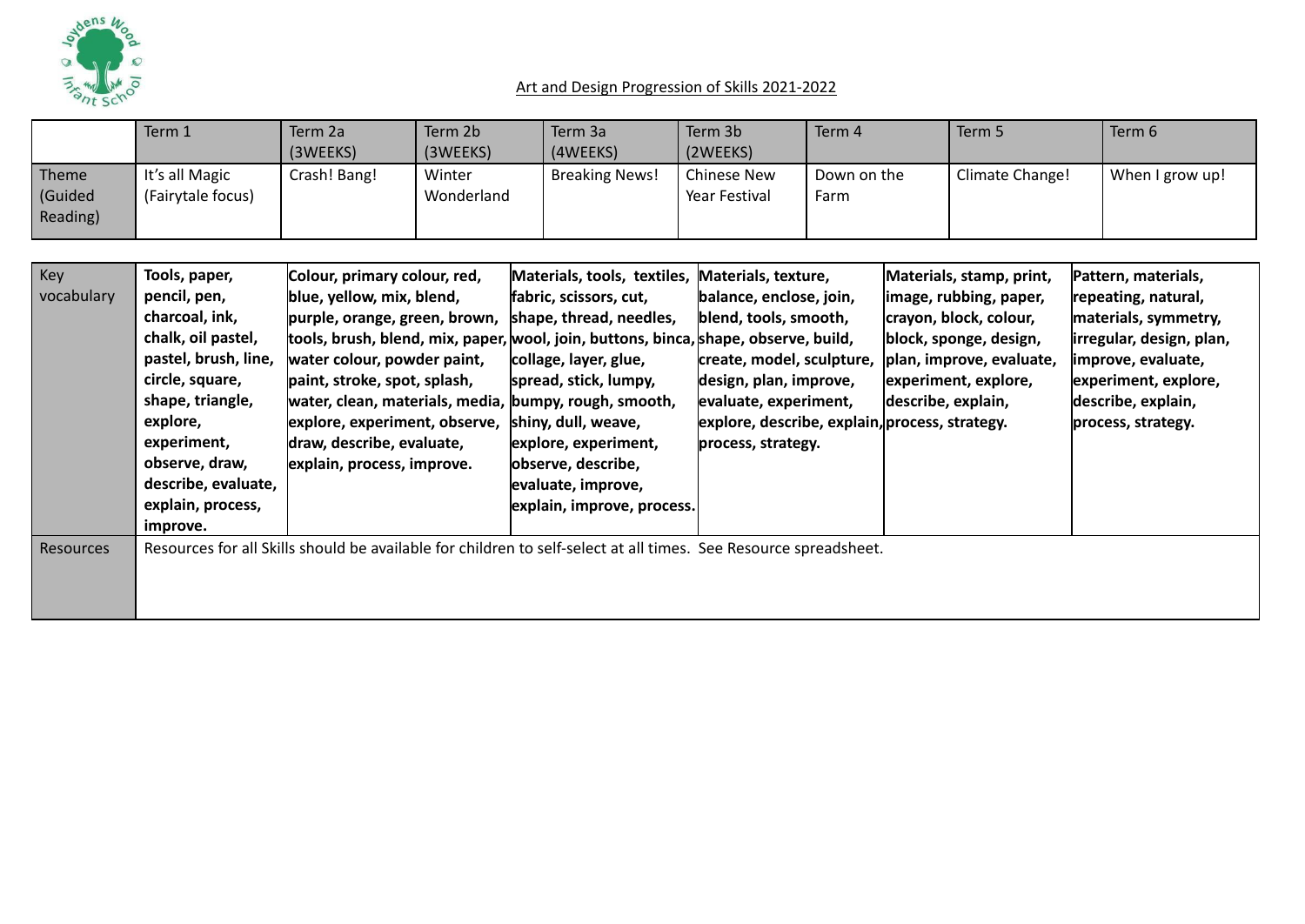

|                             | Term 1                              | Term 2a      | Term 2b              | Term 3a               | Term 3b                      | Term 4              | Term 5          | Term 6          |
|-----------------------------|-------------------------------------|--------------|----------------------|-----------------------|------------------------------|---------------------|-----------------|-----------------|
|                             |                                     | (3WEEKS)     | (3WEEKS)             | (4WEEKS)              | (2WEEKS)                     |                     |                 |                 |
| Theme<br>Guided<br>Reading) | It's all Magic<br>(Fairytale focus) | Crash! Bang! | Winter<br>Wonderland | <b>Breaking News!</b> | Chinese New<br>Year Festival | Down on the<br>Farm | Climate Change! | When I grow up! |

| Year 1                      |                                                |                                 |                                                                        |                                 |                                                 |                                                      |                                                                |  |  |  |  |
|-----------------------------|------------------------------------------------|---------------------------------|------------------------------------------------------------------------|---------------------------------|-------------------------------------------------|------------------------------------------------------|----------------------------------------------------------------|--|--|--|--|
| Thomas Kinkade              | Sir Christopher<br>Wren                        | Leonid Afremov                  | Laura Benjamin                                                         |                                 | Katie Essam                                     | Megan Coyle                                          | Pablo Picasso                                                  |  |  |  |  |
|                             | <b>Building and</b><br>landscapes of<br>London |                                 |                                                                        |                                 |                                                 |                                                      |                                                                |  |  |  |  |
| <b>Colour &amp; Drawing</b> | Design and<br><b>Technology</b>                |                                 | <b>Texture- Collage</b>                                                |                                 | <b>Textiles</b>                                 | Pattern and<br>Printing                              | <b>Drawing</b><br><b>Consolidation of all</b><br>learnt skills |  |  |  |  |
| 6 PPA Sessions              |                                                |                                 |                                                                        |                                 |                                                 |                                                      | 6 PPA Sessions<br>3 Group times                                |  |  |  |  |
|                             | Expectations 3 Group times                     | 3 PPA Sessions<br>2 Group times | Mixed Media<br>(Drawing &<br>Colour)<br>4 PPA Sessions<br>2 Group time | 3 PPA sessions<br>3 Group times | Gunta Stolzl<br>2 PPA Sessions<br>2 Group times | Texture - Weaving<br>6 PPA Sessions<br>3 Group times | 6 PPA Sessions<br><b>B</b> Group times                         |  |  |  |  |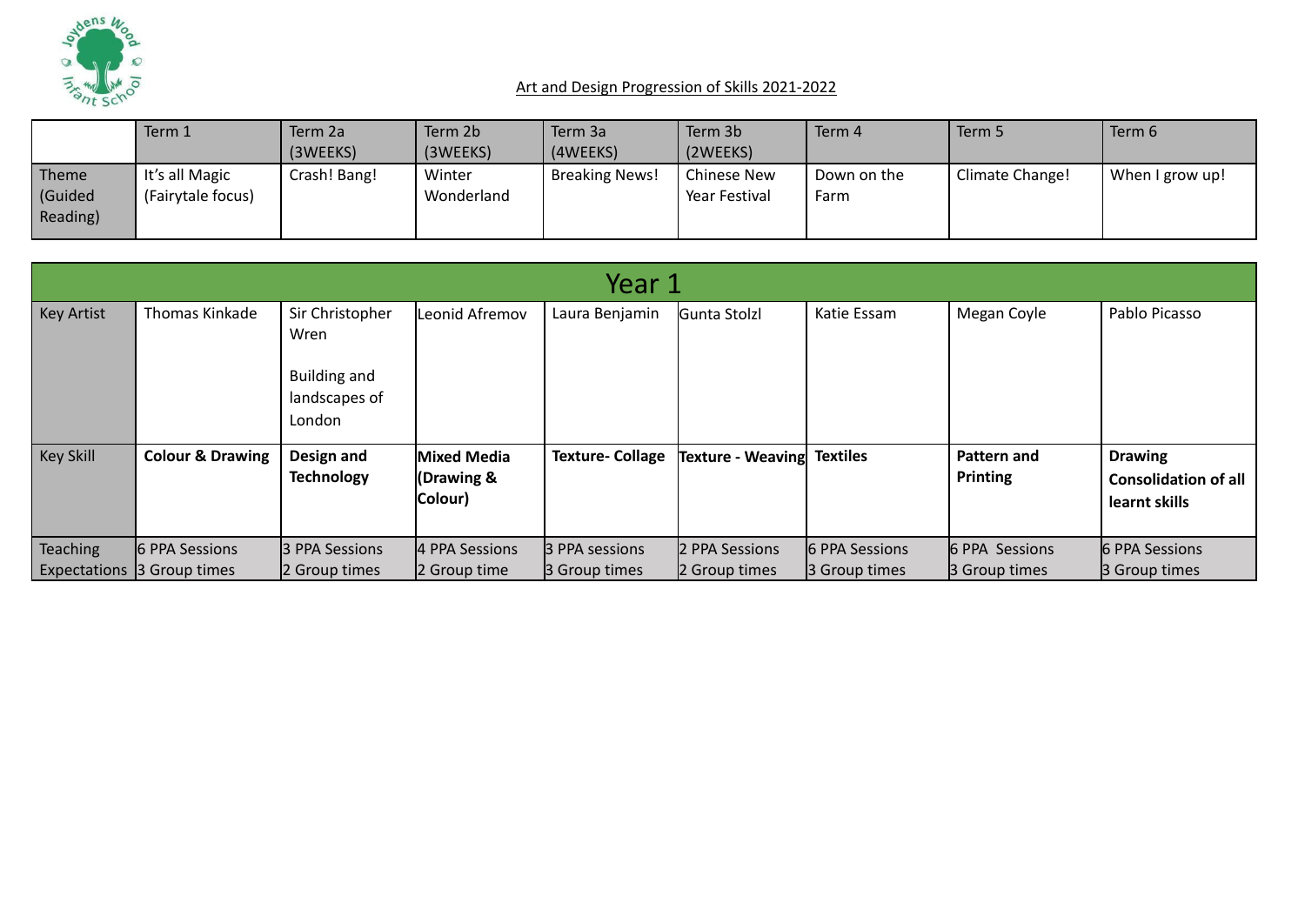

|                             | Term 1                              | Term 2a      | Term 2b              | Term 3a               | Term 3b                             | Term 4              | Term 5          | Term 6          |
|-----------------------------|-------------------------------------|--------------|----------------------|-----------------------|-------------------------------------|---------------------|-----------------|-----------------|
|                             |                                     | (3WEEKS)     | (3WEEKS)             | (4WEEKS)              | (2WEEKS)                            |                     |                 |                 |
| Theme<br>Guided<br>Reading) | It's all Magic<br>(Fairytale focus) | Crash! Bang! | Winter<br>Wonderland | <b>Breaking News!</b> | <b>Chinese New</b><br>Year Festival | Down on the<br>Farm | Climate Change! | When I grow up! |

| <b>Key Skill</b> | <b>Colour &amp; Drawing</b> | Design and        | Mixed Media        | <b>Texture-Collage</b> | Texture - Weaving    | <b>Textiles</b>   | <b>Pattern and</b>   | <b>Drawing</b>              |
|------------------|-----------------------------|-------------------|--------------------|------------------------|----------------------|-------------------|----------------------|-----------------------------|
|                  |                             | <b>Technology</b> | (Drawing &         |                        |                      |                   | <b>Printing</b>      | <b>Consolidation of all</b> |
|                  |                             |                   | Colour)            |                        |                      |                   |                      | learnt skills               |
|                  |                             |                   |                    |                        |                      |                   |                      |                             |
| <b>Skills</b>    | - Show interest in          | - Have own ideas  | -Begin to          | - Select, with         | Use scissors to      | - Be able to use  | - Use various        | <b>Drawing</b>              |
|                  | Art work, artists           | and explain what  | respond to artists | thought,               | create a paper       | correct           | shapes, objects and  | - Use a mirror to           |
|                  | and using Art               | I want to do.     | compositions       | different              | lloom.               | terminology for   | materials to make    | observe own                 |
|                  | Vocabulary.                 | - Explain what    | using own ideas.   | materials from         | Weave strips of      | materials (eg     | prints.              | anatomy (faces and          |
|                  | - Discuss what              | my product is     | Work from          | given resources,       | paper into paper     | needle, thread,   | - Apply ink or paint | limbs).                     |
|                  | primary and                 | for, and how it   | different          | considering            | lloom.               | wool, felt).      | to a shape or        | - Use observations          |
|                  | secondary colours           | will work.        | lobservations and  | colour, shape,         | Begin to             | - Sort materials  | surface to           | to draw own face.           |
|                  | are.                        | -Use pictures     | imagination.       | surface and            | alternate weaving    | according to      | experiment with      | - Pay attention to          |
|                  | - Name all primary          | and words to      | Use a viewfinder   | texture.               | the materials over   | colour, texture,  | printing.            | placement of                |
|                  | and secondary               | plan, begin to    | to select a        | - Sort according       | land under the       | shape.            | - Consider           | features.                   |
|                  | colours.                    | use models.       | view/shape and     | to specific            | lloom.               | - Plan own simple | placement of print.  |                             |
|                  | - To know what              | -Design a         | record what is in  | qualities (colour,     | Understand that      | craft product     | - Consider how to    |                             |
|                  | primary colours             | product for       | the frame (eg,     | shape, texture).       | artists all over the | from study of a   | improve quality of   |                             |
|                  | make secondary              | myself following  | part of school     | - Modify by            | world                | craft artist.     | the print.           |                             |
|                  | colours.                    | design criteria.  | building/church).  | cutting with           | use weaving.         | - Select textile  | - Create own         |                             |
|                  | - Begin to                  | - Consider what I | Observe and        | care.                  | Use my weaving       | materials from a  | Monoprint by using   |                             |
|                  | experiment                  | need to do next.  | discuss different  | - Cut a variety of     | to enhance a         | limited range and | a pen to imprint     |                             |
|                  | making different            | -Select           | patterns.          | shapes to              | craft.               | use to make a     | polystyrene tile.    |                             |
|                  | colours.                    | tools/equipment   | Explore            | complete a             |                      | simple craft      | - Take rubbings      |                             |
|                  | - To be able to             | to cut, shape,    | recreating these.  | composition.           |                      | product.          | from texture to      |                             |
|                  | experiment and              | join, finish and  |                    |                        |                      |                   | understand and       |                             |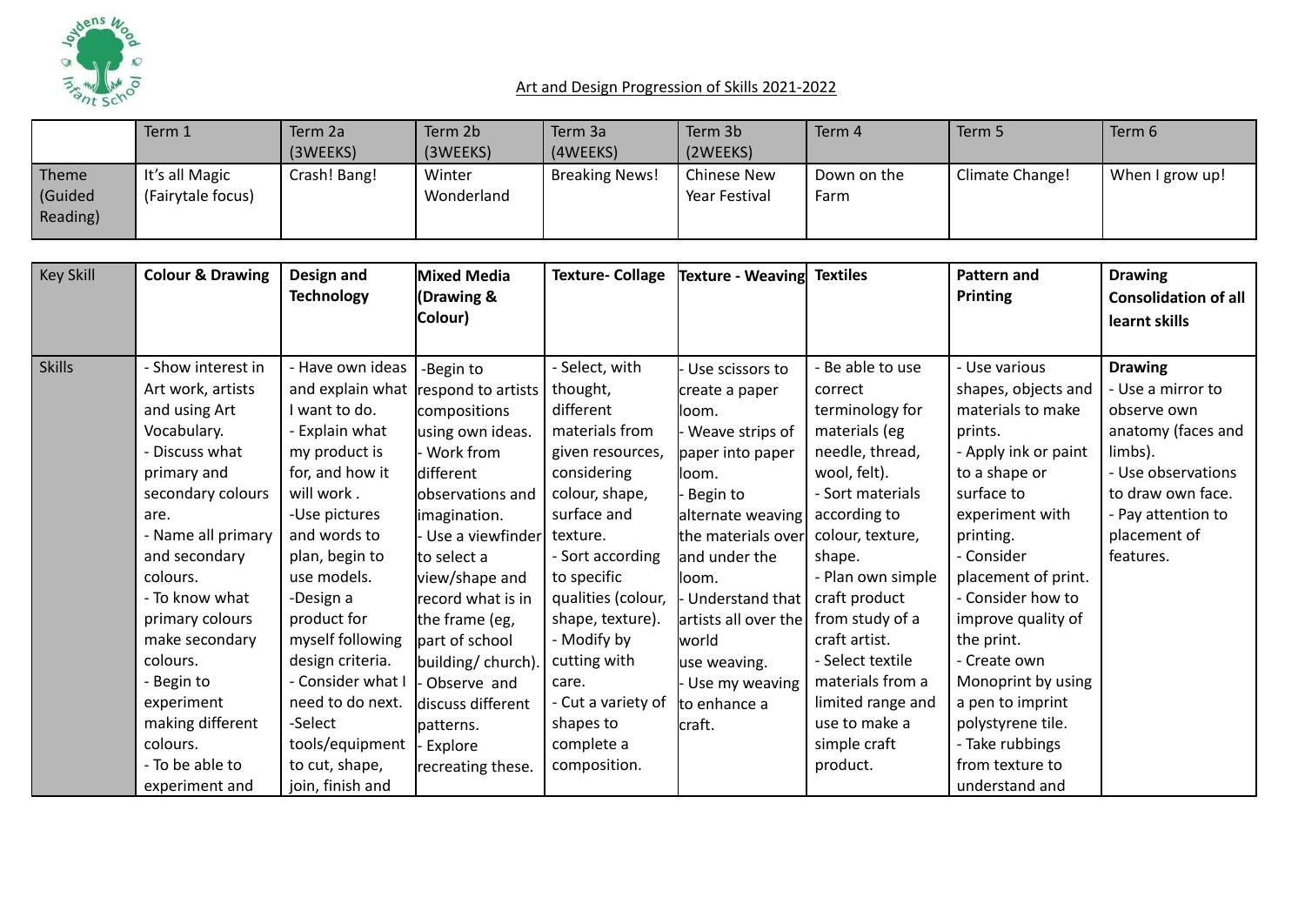

creations. - To select appropriate colours for the -Talk about my work, linking it to what I was asked to do

|                              | Term 1                                                                                                                                                                                                                                                                                                                                                                       | Term 2a<br>(3WEEKS)                                                                                                                                                                                                                                                                                                                     | Term 2b<br>(3WEEKS)                                                                                                                                                                                                                                                                                               | Term 3a<br>(4WEEKS)                                                                                                                                                                                                                                                   | Term 3b<br>(2WEEKS)                 | Term 4                                                                                                                                                                                                                                                                                     | Term 5                                                                                                                                                                                                                    | Term 6          |
|------------------------------|------------------------------------------------------------------------------------------------------------------------------------------------------------------------------------------------------------------------------------------------------------------------------------------------------------------------------------------------------------------------------|-----------------------------------------------------------------------------------------------------------------------------------------------------------------------------------------------------------------------------------------------------------------------------------------------------------------------------------------|-------------------------------------------------------------------------------------------------------------------------------------------------------------------------------------------------------------------------------------------------------------------------------------------------------------------|-----------------------------------------------------------------------------------------------------------------------------------------------------------------------------------------------------------------------------------------------------------------------|-------------------------------------|--------------------------------------------------------------------------------------------------------------------------------------------------------------------------------------------------------------------------------------------------------------------------------------------|---------------------------------------------------------------------------------------------------------------------------------------------------------------------------------------------------------------------------|-----------------|
| Theme<br>(Guided<br>Reading) | It's all Magic<br>(Fairytale focus)                                                                                                                                                                                                                                                                                                                                          | Crash! Bang!                                                                                                                                                                                                                                                                                                                            | Winter<br>Wonderland                                                                                                                                                                                                                                                                                              | <b>Breaking News!</b>                                                                                                                                                                                                                                                 | <b>Chinese New</b><br>Year Festival | Down on the<br>Farm                                                                                                                                                                                                                                                                        | Climate Change!                                                                                                                                                                                                           | When I grow up! |
|                              |                                                                                                                                                                                                                                                                                                                                                                              |                                                                                                                                                                                                                                                                                                                                         |                                                                                                                                                                                                                                                                                                                   |                                                                                                                                                                                                                                                                       |                                     |                                                                                                                                                                                                                                                                                            |                                                                                                                                                                                                                           |                 |
|                              | explore a range of<br>tools to apply<br>colour.<br>- Explore the<br>effects of using<br>different textured<br>paper.<br>Explore making<br>different thickness<br>of lines by using<br>different grade<br>pencils.<br>- Draw most 2D<br>shapes correctly.<br>- To self-select the<br>correct tool to<br>apply colour for<br>its purpose<br>- Independently<br>mix colours for | explain choices.<br>Begin to<br>measure, mark<br>out, cut and<br>shape, with<br>support.<br>- Begin to join<br>materials, in<br>different ways,<br>with support.<br>-Choose suitable<br>materials and<br>explain choices.<br>-Try to use<br>finishing<br>techniques to<br>make product<br>look good.<br>-Work in a safe<br>and hygienic | Making own<br>patterns.<br>Begin to<br>luse<br>crayons/pastels in<br>different ways,<br>mixing and<br>hatching.<br>Begin to scale<br>drawings<br>correctly.<br>Create texture<br>using colour and<br>different<br>thickness of<br>paints.<br>- To begin to<br>describe what<br>they think and<br>feel about their | - Investigate<br>texture using a<br>range of<br>techniques<br>(scrunching,<br>overlaying,<br>overlapping)<br>- Add colour to<br>represent ideas<br>with a range of<br>media for<br>collage.<br>- To apply simple<br>decoration.<br>- Use glue and<br>paste carefully. |                                     | - Cut threads and<br>fibres and<br>attempt to thread<br>through eye of<br>needle.<br>- Use needle and<br>thread to join felt<br>/material with<br>running stitch.<br>- Notice if and<br>when they<br>require assistance<br>to rectify sewing<br>mistakes and<br>request it<br>accordingly. | inform their own<br>texture prints.<br>- Investigate and<br>create patterns<br>with an extended<br>range of materials -<br>eg sponges, leaves,<br>fruit.<br>- Repeat a pattern,<br>randomly placed or<br>tiled in a grid. |                 |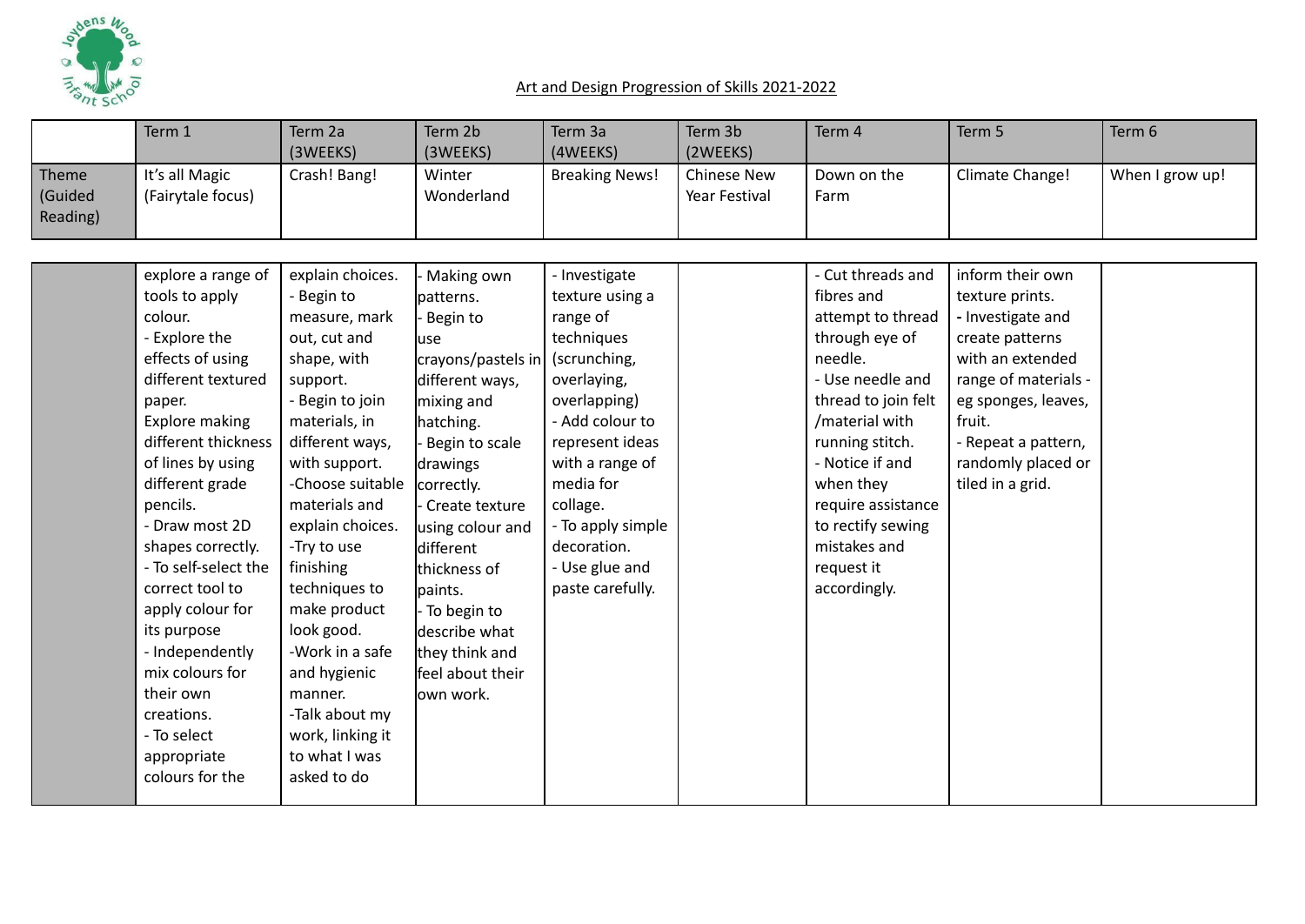

|                              | Term 1                                                                                                                                                                                                 | Term 2a<br>(3WEEKS)                                                                                                                                                                                                | Term 2b<br>(3WEEKS)                                                                                                                                                                                        | Term 3a<br>(4WEEKS)                                                                                                                                 | Term 3b<br>(2WEEKS)                                                                                                                                     | Term 4                                                                                                                                                                                   | Term 5                                                                                                                                                                              | Term 6                                                                                                                                                         |
|------------------------------|--------------------------------------------------------------------------------------------------------------------------------------------------------------------------------------------------------|--------------------------------------------------------------------------------------------------------------------------------------------------------------------------------------------------------------------|------------------------------------------------------------------------------------------------------------------------------------------------------------------------------------------------------------|-----------------------------------------------------------------------------------------------------------------------------------------------------|---------------------------------------------------------------------------------------------------------------------------------------------------------|------------------------------------------------------------------------------------------------------------------------------------------------------------------------------------------|-------------------------------------------------------------------------------------------------------------------------------------------------------------------------------------|----------------------------------------------------------------------------------------------------------------------------------------------------------------|
| Theme<br>(Guided<br>Reading) | It's all Magic<br>(Fairytale focus)                                                                                                                                                                    | Crash! Bang!                                                                                                                                                                                                       | Winter<br>Wonderland                                                                                                                                                                                       | <b>Breaking News!</b>                                                                                                                               | <b>Chinese New</b><br>Year Festival                                                                                                                     | Down on the<br>Farm                                                                                                                                                                      | Climate Change!                                                                                                                                                                     | When I grow up!                                                                                                                                                |
|                              | objects they are<br>creating.<br>- To understand<br>the different<br>shades of colour<br>e.g. light<br>red/red/dark red.<br>- Begin to add<br>white and black to<br>make lighter and<br>darker shades. | Begin to<br>discuss what<br>could make my<br>product better.<br>- Describe<br>differences in<br>materials.<br>- Suggest ways<br>to make<br>material/<br>product<br>stronger.<br>Begin to use<br>levers and slides. |                                                                                                                                                                                                            |                                                                                                                                                     |                                                                                                                                                         |                                                                                                                                                                                          |                                                                                                                                                                                     |                                                                                                                                                                |
| Key<br>Vocabulary            | Primary colour,<br>yellow, red, blue,<br>secondary colour,<br>orange, purple,<br>green, mix,<br>experiment,<br>explore, blend,<br>tools, paper,<br>texture, thick<br>lines, thin lines,                | Idea, design,<br>product, plan,<br>models, design<br>criteria, select,<br>suitable,<br>materials, tools,<br>appropriate,<br>equipment, cut,<br>shape, join,<br>finish, evaluate,                                   | Artist, respond,<br>own ideas,<br>creative, observe,<br>imagination,<br>viewfinder,<br>shape, pattern,<br>caryons, pastels,<br>mix, hatch, scale,<br>texture, colour,<br>blend, thick, thin,   techniques, | Select,<br>materials,<br>different, same,<br>compare,<br>suitable, colour,<br>shape, texture,<br>cutting, scissors,<br>composition,<br>investigate, | Scissors, loom,<br>weave, strips,<br>paper, cut, tear,<br>alternate, over,<br>under, product,<br>enhance, craft,<br>strategy,<br>evaluate,<br>limprove. | Textiles, needle,<br>fabric, felt, binca,<br>thread, wool,<br>colour, texture,<br>shape, plan,<br>craft, range,<br>product, cut,<br>fibre, join,<br>running stitch,<br>observe, rectify, | Print, pattern,<br>materials, shapes,<br>objects, ink, paint,<br>roll, apply, place,<br>placement,<br>evaluate, improve,<br>quality,<br>monoprint,<br>imprint,<br>polystyrene tile, | Mirror, observe,<br>anatomy, face,<br>placement,<br>features, eyes,<br>nose, mouth, hair,<br>colour, shape,<br>detail, change,<br>alter, evaluate,<br>improve. |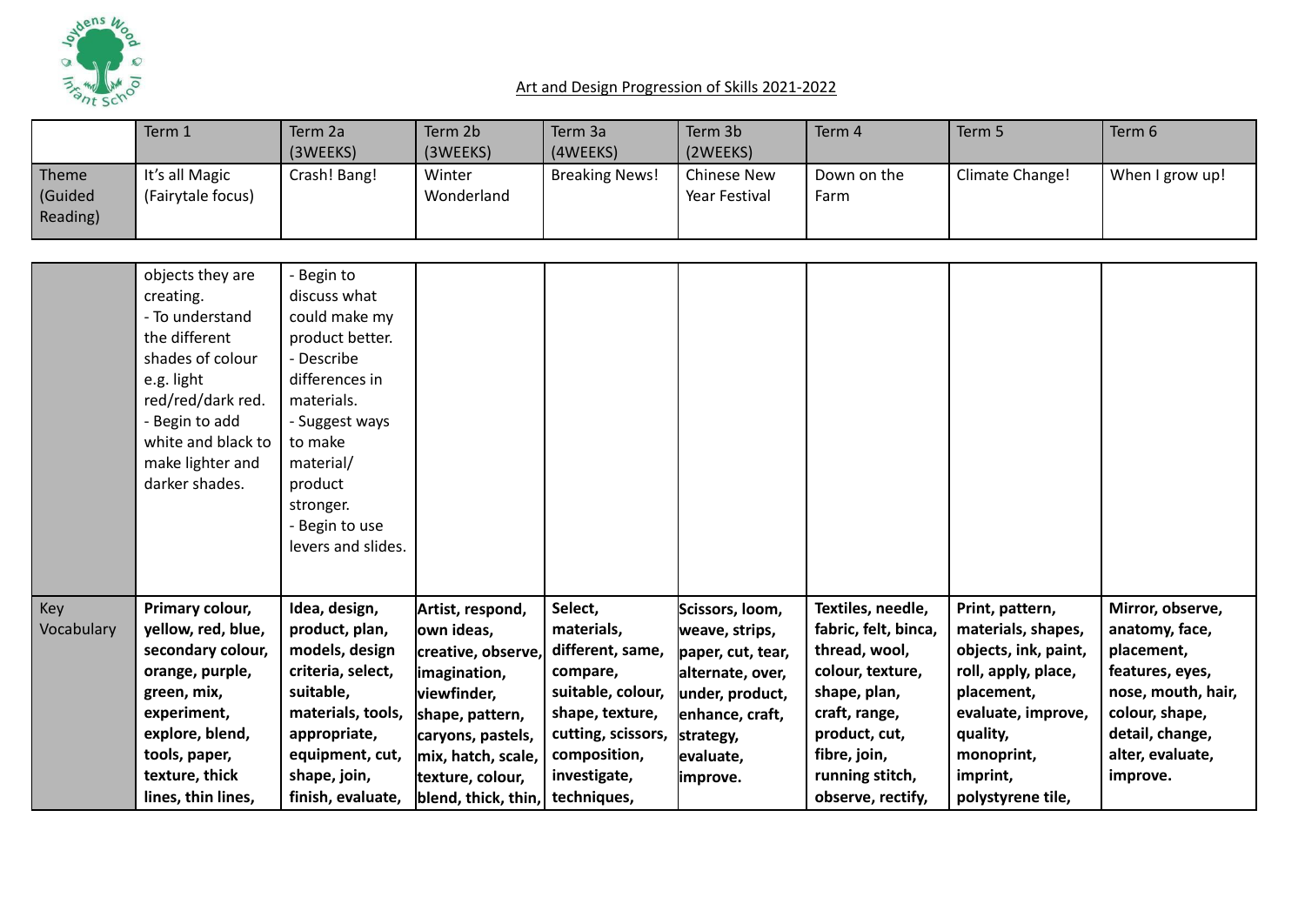

|                              | Term 1                                                                                                                                                                                  | Term 2a                                                                                                         | Term 2b                                                                                                                                                                                           | Term 3a                                                                                                                                                                                                     | Term 3b                                                                                              | Term 4                                                                                                                                                                       | Term 5                                                                                                                                                                                           | Term 6                                                                                                                                                                                                                                             |
|------------------------------|-----------------------------------------------------------------------------------------------------------------------------------------------------------------------------------------|-----------------------------------------------------------------------------------------------------------------|---------------------------------------------------------------------------------------------------------------------------------------------------------------------------------------------------|-------------------------------------------------------------------------------------------------------------------------------------------------------------------------------------------------------------|------------------------------------------------------------------------------------------------------|------------------------------------------------------------------------------------------------------------------------------------------------------------------------------|--------------------------------------------------------------------------------------------------------------------------------------------------------------------------------------------------|----------------------------------------------------------------------------------------------------------------------------------------------------------------------------------------------------------------------------------------------------|
| Theme<br>(Guided<br>Reading) | It's all Magic<br>(Fairytale focus)                                                                                                                                                     | (3WEEKS)<br>Crash! Bang!                                                                                        | (3WEEKS)<br>Winter<br>Wonderland                                                                                                                                                                  | (4WEEKS)<br><b>Breaking News!</b>                                                                                                                                                                           | (2WEEKS)<br><b>Chinese New</b><br>Year Festival                                                      | Down on the<br>Farm                                                                                                                                                          | Climate Change!                                                                                                                                                                                  | When I grow up!                                                                                                                                                                                                                                    |
|                              |                                                                                                                                                                                         |                                                                                                                 |                                                                                                                                                                                                   |                                                                                                                                                                                                             |                                                                                                      |                                                                                                                                                                              |                                                                                                                                                                                                  |                                                                                                                                                                                                                                                    |
|                              | pencil grade, 2D<br>shapes, circles,<br>squares, oval,<br>triangle, oblong,<br>shades, light,<br>lighter, dark,<br>darker, black,<br>white.                                             | improve,<br>strategy,<br>difference,<br>same, compare,<br>stronger, levers,<br>slides.                          | evaluate,<br>improve,<br>strategy.                                                                                                                                                                | range,<br>scrunching,<br>overlaying,<br>overlapping,<br>collage,<br>decoration,<br>evaluate,<br>improve,<br>strategy,<br>scissors, tear,<br>glue, paste,<br>smooth.                                         |                                                                                                      | strategy,<br>improve,<br>evaluate.                                                                                                                                           | rubbing, crayon,<br>texture, bark,<br>leaves, wood,<br>natural materials,<br>man made<br>materials, range,<br>craft, product,<br>textiles, materials,<br>sponges, fruit,<br>repeat, tiled, grid. |                                                                                                                                                                                                                                                    |
| <b>Resources</b>             | Paint brushes<br>-various sizes<br>Ready Mix Paint in<br>primary colours<br>plus black and<br>white<br><b>Water Colours</b><br>A3/A4/A5 Paper -<br>various colours<br>(Cartridge/Sugar) | <b>Scissors</b><br>Masking tape<br>Sitcky tape<br>Cardboard<br>Junk<br>PVA glue<br>Gluesticks<br>Glue spreaders | Drawing pencils<br>(different grades).<br>Pencil<br>sharpeners.<br>Erasers.<br>Crayons.<br>Oil pastels<br>Soft pastels<br>Paints (ready mix/<br>watercolours).<br><b>Black Cartridge</b><br>Paper | A3/A4/A5 Paper<br>- various colours<br>(Cartridge/<br>Sugar).<br><b>Materials</b><br>Foil<br>Cellophane<br>Newspaper<br>Magazines<br>Gluesticks<br>Double sided<br>tape (sticky and<br>masking)<br>PVA Glue | Coloured<br>construction<br>paper<br>Red Paper/Card<br><b>Black</b><br>Tape<br>Glue dots<br>Scissors | Felt-various<br>colours<br><b>Buttons</b><br>Sequins<br>Needles (assorted<br>sizes)<br><b>Assorted Threads</b><br>(cotton,<br>embroidery)<br><b>Scissors</b><br><b>Binca</b> | Polystyrene tiles<br><b>Biros</b><br>Cardboard<br>Wool<br><b>String</b><br>PVA Glue<br>Paint<br>Ink<br>Rollers                                                                                   | Drawing pencils<br>(different grades).<br>Pencil sharpeners.<br>Erasers.<br>Crayons.<br>Oil pastels<br>Soft pastels<br>Paint brushes<br>-various sizes<br>Ready Mix Paint in<br>primary colours<br>plus black and<br>white<br><b>Water Colours</b> |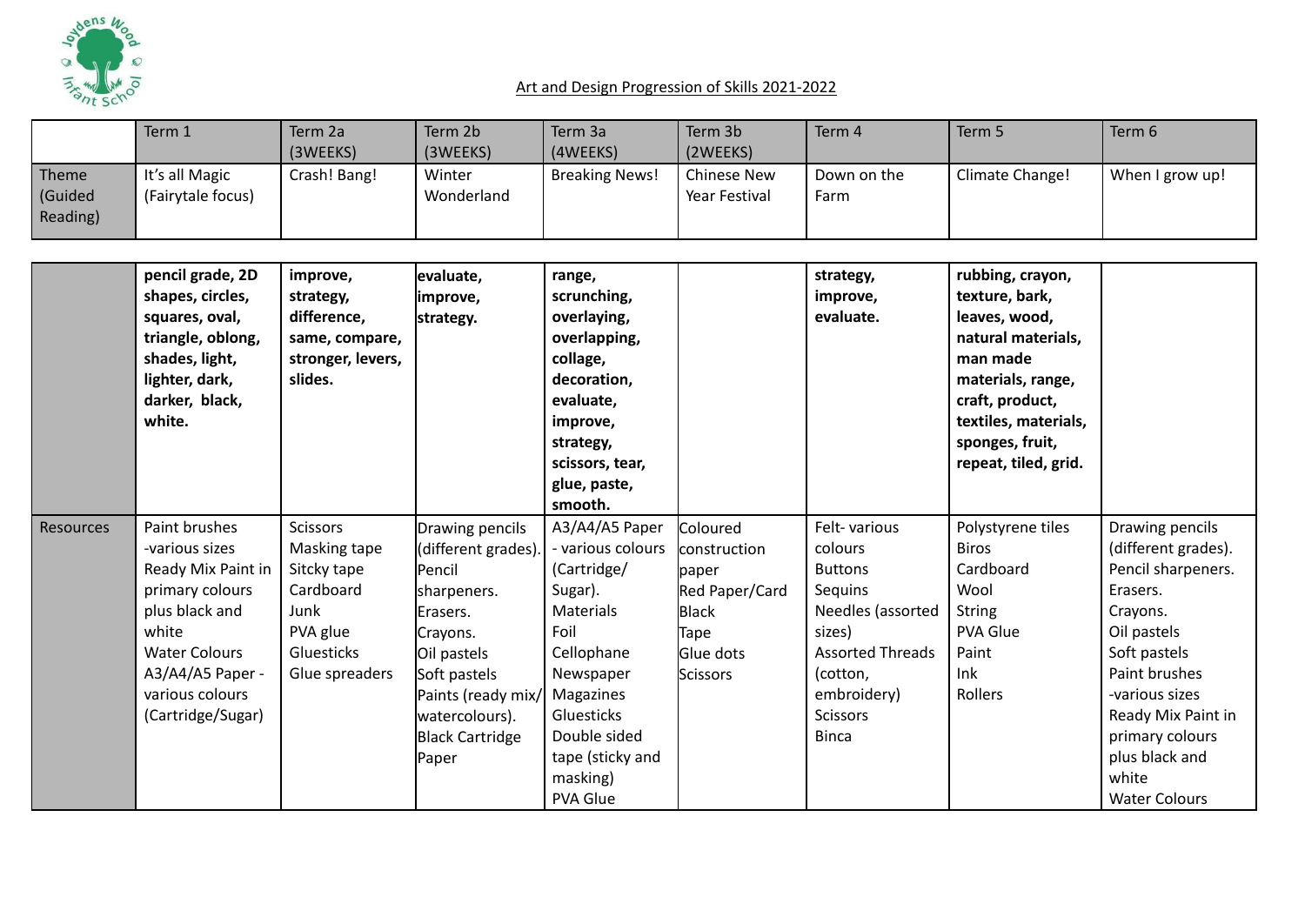

|                             | Term 1                              | Term 2a      | Term 2b              | Term 3a               | Term 3b                      | Term 4              | Term 5          | Term 6          |
|-----------------------------|-------------------------------------|--------------|----------------------|-----------------------|------------------------------|---------------------|-----------------|-----------------|
|                             |                                     | (3WEEKS)     | (3WEEKS)             | (4WEEKS)              | (2WEEKS)                     |                     |                 |                 |
| Theme<br>Guided<br>Reading) | It's all Magic<br>(Fairytale focus) | Crash! Bang! | Winter<br>Wonderland | <b>Breaking News!</b> | Chinese New<br>Year Festival | Down on the<br>Farm | Climate Change! | When I grow up! |

|  | A3/A4/A5 Paper - | Glue spreaders |  | <b>Black Cartridge</b> |
|--|------------------|----------------|--|------------------------|
|  | various colours  |                |  | Paper                  |
|  | (Cartridge/      |                |  | A3/A4/A5 Paper -       |
|  | Sugar).          |                |  | various colours        |
|  |                  |                |  | (Cartridge/Sugar).     |
|  |                  |                |  |                        |
|  |                  |                |  | Any required for       |
|  |                  |                |  | Consolidation of       |
|  |                  |                |  | <b>Skills</b>          |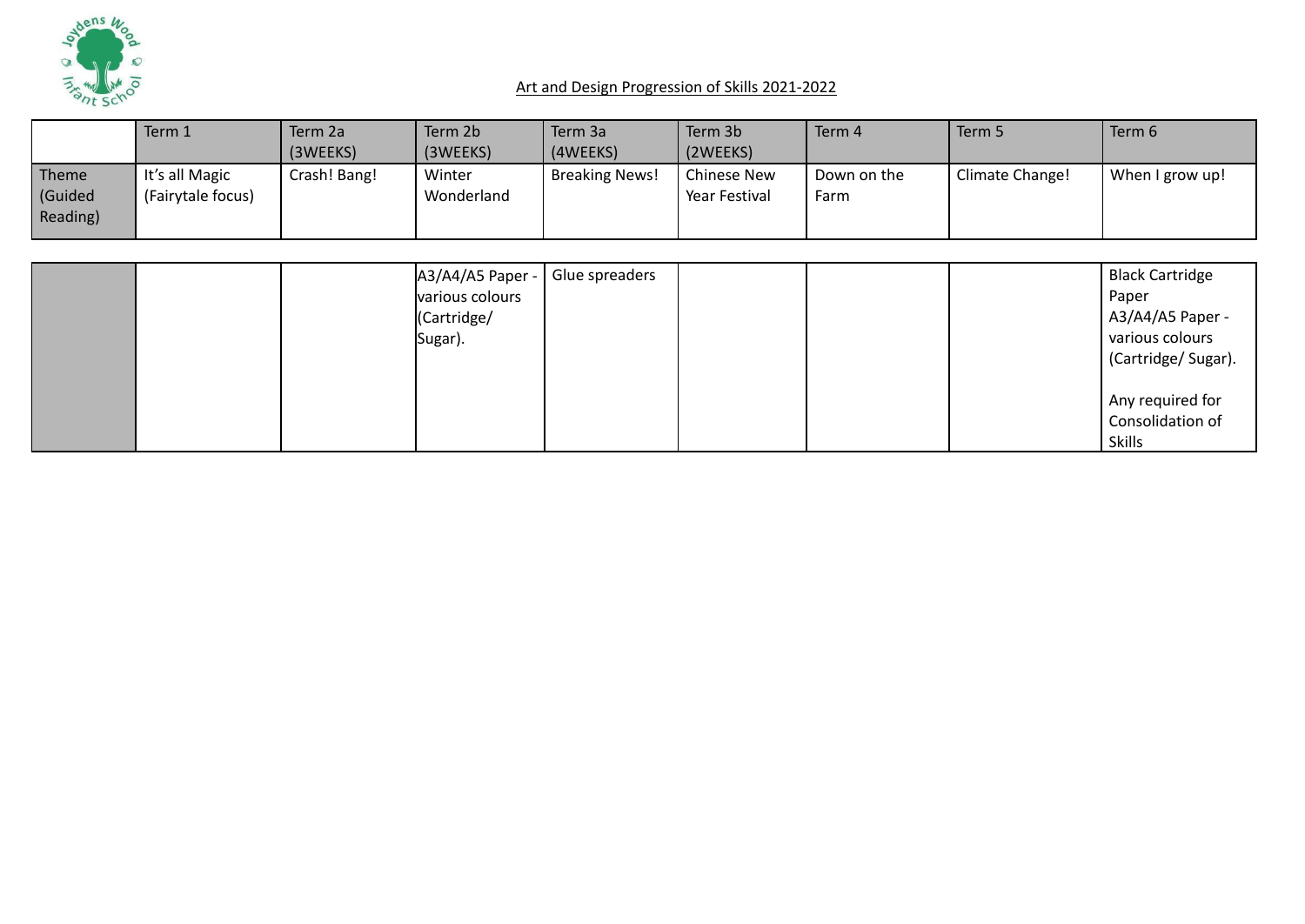

|                             | Term 1                              | Term 2a      | Term 2b              | Term 3a               | Term 3b                      | Term 4              | Term 5          | Term 6          |
|-----------------------------|-------------------------------------|--------------|----------------------|-----------------------|------------------------------|---------------------|-----------------|-----------------|
|                             |                                     | (3WEEKS)     | (3WEEKS)             | (4WEEKS)              | (2WEEKS)                     |                     |                 |                 |
| Theme<br>Guided<br>Reading) | It's all Magic<br>(Fairytale focus) | Crash! Bang! | Winter<br>Wonderland | <b>Breaking News!</b> | Chinese New<br>Year Festival | Down on the<br>Farm | Climate Change! | When I grow up! |

|                     |                                                                                                                                                                                                                  |                                                                                                                                                                                                                                |                                                                                                                                                                                               | Year 2                                                                                                                                                                                                             |                                                                                                                                                                       |                                                                                                                                                                                                |                                                                                                                                                                                                                      |                                                                                                                                                                                               |
|---------------------|------------------------------------------------------------------------------------------------------------------------------------------------------------------------------------------------------------------|--------------------------------------------------------------------------------------------------------------------------------------------------------------------------------------------------------------------------------|-----------------------------------------------------------------------------------------------------------------------------------------------------------------------------------------------|--------------------------------------------------------------------------------------------------------------------------------------------------------------------------------------------------------------------|-----------------------------------------------------------------------------------------------------------------------------------------------------------------------|------------------------------------------------------------------------------------------------------------------------------------------------------------------------------------------------|----------------------------------------------------------------------------------------------------------------------------------------------------------------------------------------------------------------------|-----------------------------------------------------------------------------------------------------------------------------------------------------------------------------------------------|
| <b>Key Artist</b>   | Brothers Grimm<br><b>Illustrators</b>                                                                                                                                                                            | Monet - poppies                                                                                                                                                                                                                | Wassily<br>Kandinsky-<br>lWinter<br>Landscape/Wint<br>er Study                                                                                                                                | Deboarah<br>Shapiro                                                                                                                                                                                                | Li textiles                                                                                                                                                           | Karen Nicol                                                                                                                                                                                    | Alexandra Buckle                                                                                                                                                                                                     | Frida Kahlo<br>Pablo Picasso<br>Hannah Hoch<br>(self portrait)                                                                                                                                |
| <b>Teaching</b>     | PPA <sub>6</sub>                                                                                                                                                                                                 | $PPA$ 3                                                                                                                                                                                                                        | PPA4                                                                                                                                                                                          | PPA3                                                                                                                                                                                                               | PPA <sub>2</sub>                                                                                                                                                      | PPA <sub>6</sub>                                                                                                                                                                               | PPA 6                                                                                                                                                                                                                | PPA <sub>6</sub>                                                                                                                                                                              |
| <b>Expectations</b> | 4 Cross Curricular                                                                                                                                                                                               | 2 Cross Curricular                                                                                                                                                                                                             | 3 Cross Curricular 2 Cross Curricular                                                                                                                                                         |                                                                                                                                                                                                                    | 2 Cross Curricular 4 Cross Curricular                                                                                                                                 |                                                                                                                                                                                                | 4 Cross Curricular                                                                                                                                                                                                   | Cross Curricular                                                                                                                                                                              |
| <b>Key Skill</b>    | Colour & Drawing                                                                                                                                                                                                 | Design and                                                                                                                                                                                                                     | Mixed Media                                                                                                                                                                                   | Texture- Collage                                                                                                                                                                                                   | Texture - Weaving Textiles                                                                                                                                            |                                                                                                                                                                                                | <b>Pattern and</b>                                                                                                                                                                                                   | <b>Drawing and Colour</b>                                                                                                                                                                     |
|                     |                                                                                                                                                                                                                  | <b>Technology</b>                                                                                                                                                                                                              | (Drawing &                                                                                                                                                                                    |                                                                                                                                                                                                                    |                                                                                                                                                                       |                                                                                                                                                                                                | Printing                                                                                                                                                                                                             | Consolidation of all                                                                                                                                                                          |
|                     |                                                                                                                                                                                                                  |                                                                                                                                                                                                                                | Colour)                                                                                                                                                                                       |                                                                                                                                                                                                                    |                                                                                                                                                                       |                                                                                                                                                                                                |                                                                                                                                                                                                                      | learnt skills                                                                                                                                                                                 |
| Skills              | Discuss work of a<br>range of artists.<br>- Describe<br>similarities and<br>differences of<br>practices and<br>disciplines.<br>- Discuss what<br>primary and<br>secondary colours<br>are.<br>- Name all colours. | - To discuss own<br>ideas and plan<br>what to do next.<br>- Explain what I<br>want to do and<br>describe how I<br>may do it. -<br>Explain purpose<br>of product, how<br>it will work and<br>how it will be<br>suitable for the | -Discuss the work<br>of a range of<br>lartists.<br>Show increasing<br>pencil control<br>when creating a<br>range of patterns<br>land textures.<br>Begin to<br>experiment with<br>oil pastels. | - Sort chosen<br>materials<br>according to<br>specific qualities<br>eg, warm, cold,<br>smooth, shiny).<br>- Modify by<br>carefully cutting<br>multiple shapes<br>with scissors.<br>- Use ripping<br>paper as a way | Discuss how<br>artists all over the<br>world use<br>weaving.<br>Identify one<br>thing from<br>another weaving<br>artist's work that I<br>can use in my<br>lown craft. | - Be able to use<br>correct<br>terminology for<br>an increased<br>range of materials<br>(eg cotton, nylon,<br>felt).<br>- Plan own simple<br>craft product<br>from study of a<br>craft artist. | - Make connections<br>between own work<br>and patterns in<br>local environment<br>(eg, animals,<br>curtains,<br>wallpaper).<br>- Create own<br>Monoprint by<br>scratching into clay.<br>Print using ink or<br>paint. | <b>Drawing</b><br>- Work from<br>directed<br>observation.<br>Colour<br>- Begin to<br>understand how<br>artists use colour<br>and tone to show<br>mood.<br>Begin to explore<br>and discuss the |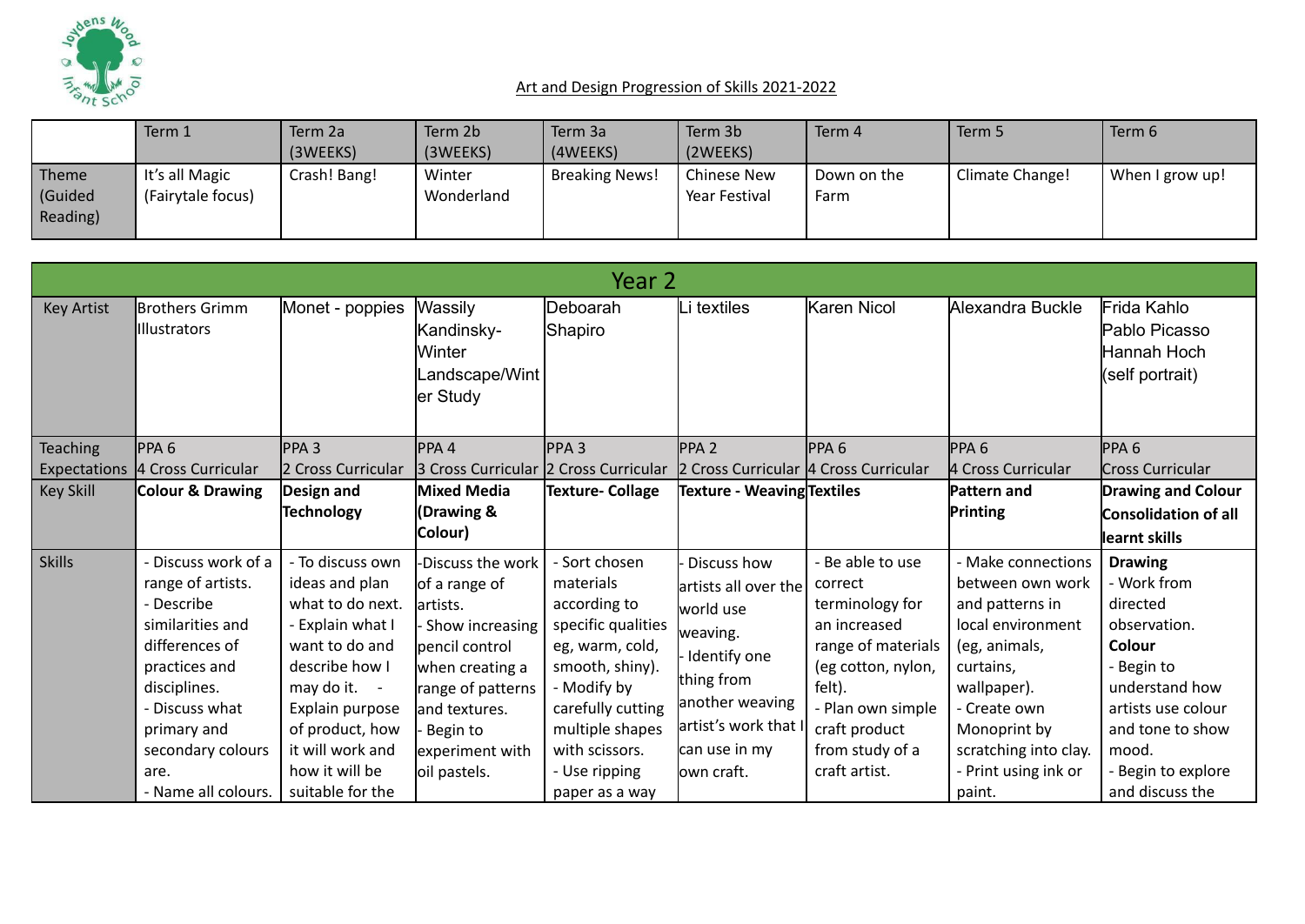

|                              | Term 1                              | Term 2a<br>(3WEEKS)        | Term 2b<br>(3WEEKS)           | Term 3a<br>(4WEEKS)     | Term 3b<br>(2WEEKS)                  | Term 4                                | Term 5                                   | Term 6                             |
|------------------------------|-------------------------------------|----------------------------|-------------------------------|-------------------------|--------------------------------------|---------------------------------------|------------------------------------------|------------------------------------|
| Theme<br>(Guided<br>Reading) | It's all Magic<br>(Fairytale focus) | Crash! Bang!               | Winter<br>Wonderland          | <b>Breaking News!</b>   | <b>Chinese New</b><br>Year Festival  | Down on the<br>Farm                   | Climate Change!                          | When I grow up!                    |
|                              |                                     |                            |                               |                         |                                      |                                       |                                          |                                    |
|                              | - To know what<br>primary colours   | user.<br>- Describe design | Colour match<br>and replicate | of achieving<br>texture | Select paper by<br>colour or texture | - Select, organise<br>and use textile | - Create own relief<br>print block using | relationship<br>between colour and |
|                              | make secondary                      | using pictures,            | colour patterns               | - Use adhesives         | and use scissors                     | materials to make                     | card, string or                          | mood/feelings (eg                  |
|                              | colours and begin                   | words, models,             | and texture.                  | to fix cut and          | to create a paper                    | a simple craft                        | other materials.                         | blue - calm, red -                 |
|                              | to observe the                      | diagrams, begin            | Replicate colour              | torn shapes             | lloom.                               | product.                              | - Use ink or paint                       | angry, yellow -                    |
|                              | colour wheel.                       | to use ICT.                | patterns and                  | onto a surface          | Select paper by                      | - Cut threads and                     | to add colour and                        | happy)                             |
|                              | - Begin to mix                      | - Design                   | texture.                      | to convey own           | colour or texture                    | fibres and thread                     | tone to different                        |                                    |
|                              | primary and                         | products for               | Use colour on a               | ideas.                  | and use scissors                     | through eye of                        | areas of relief print                    |                                    |
|                              | secondary colours                   | myself and                 | large scale.                  | - Improve skills        | to create strips of                  | needle.                               | block.                                   |                                    |
|                              | to mix tertiary                     | others following           | Suggest ways of               | of overlapping          | paper to weave.                      | - Start to explore                    | - Investigate colour                     |                                    |
|                              | colours                             | design criteria.           | improving the                 | and overlaying          | Weave strips of                      | other simple                          | mixing through                           |                                    |
|                              | - Independently                     | - Choose best              | work of others.               | to place objects        | paper into paper                     | stitches (back                        | printing using two                       |                                    |
|                              | mix colours for                     | tools and                  | Draw a way of                 | in front and            | loom by alternate                    | stitch, whip                          | colour inks/paints                       |                                    |
|                              | their own                           | materials, and             | recording feelings            | behind.                 | weaving of the                       | stitch, cross                         | and roller/brush on                      |                                    |
|                              | creations and                       | explain choices            | and experiences.              | - Develop               | materials over                       | stitch, ).                            | own print pad.                           |                                    |
|                              | explain the                         | - Use knowledge            | Discuss use of                | overlaying and          | and under the                        | - Use needle and                      | - Design a more                          |                                    |
|                              | process.                            | of existing                | shadow and light              | overlapping to          | loom.                                | thread for simple                     | complex pattern                          |                                    |
|                              | - To understand                     | products to                | and dark                      | mix colours and         |                                      | applique work                         | with two or more                         |                                    |
|                              | the different                       | produce ideas.             | Sketch to make                | surfaces.               |                                      | (adding buttons,                      | motifs and print a                       |                                    |
|                              | shades of colour                    | - Explain what I           | quick records.                | - Add marks and         |                                      | textured fabric,                      | tiled version.                           |                                    |
|                              | and mix different                   | am making and              | Use viewfinder                | colour to               |                                      | etc).                                 |                                          |                                    |
|                              | tones i.e. light                    | why it fits the            | to select an image            | represent ideas         |                                      | - Use taught                          |                                          |                                    |
|                              | adding white,                       | purpose.                   | and record it (eg,            |                         |                                      | stitches stitch to                    |                                          |                                    |
|                              | darker adding                       | - Make                     | windows on                    |                         |                                      | assemble own                          |                                          |                                    |
|                              | black.                              | suggestions as to          | school                        |                         |                                      | craft product,                        |                                          |                                    |
|                              |                                     |                            |                               |                         |                                      | adding applique.                      |                                          |                                    |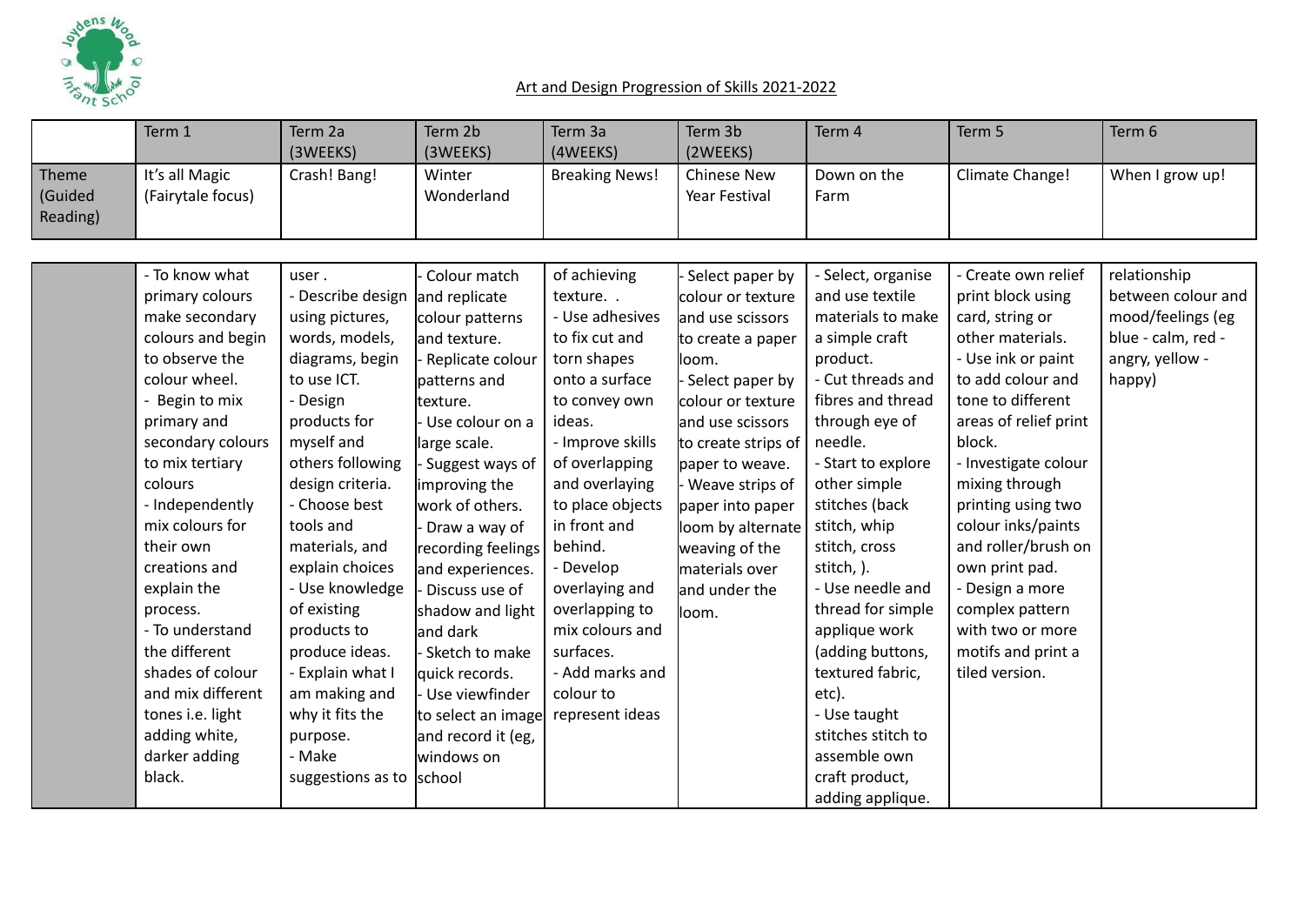

|                             | Term 1                              | Term 2a<br>(3WEEKS) | Term 2b<br>(3WEEKS)  | Term 3a<br>(4WEEKS)   | Term 3b<br>(2WEEKS)                 | Term 4              | Term 5          | Term 6          |
|-----------------------------|-------------------------------------|---------------------|----------------------|-----------------------|-------------------------------------|---------------------|-----------------|-----------------|
| Theme<br>Guided<br>Reading) | It's all Magic<br>(Fairytale focus) | Crash! Bang!        | Winter<br>Wonderland | <b>Breaking News!</b> | <b>Chinese New</b><br>Year Festival | Down on the<br>Farm | Climate Change! | When I grow up! |

| - Explore effects   | what I need to   | building/church |  | - Begin to correct |  |
|---------------------|------------------|-----------------|--|--------------------|--|
| that different      | do next.         | spire).         |  | own sewing         |  |
| tools can make      | -Join materials/ |                 |  | mistakes.          |  |
| (shading, thick     | components       |                 |  |                    |  |
| and thin lines,     | together in      |                 |  |                    |  |
| patterns and        | different ways.  |                 |  |                    |  |
| shapes).            | -Measure, mark   |                 |  |                    |  |
|                     | out, cut and     |                 |  |                    |  |
| -To explore own     | shape materials  |                 |  |                    |  |
| ideas.              | and              |                 |  |                    |  |
| - To be able to     | components,      |                 |  |                    |  |
| describe the        | with support.    |                 |  |                    |  |
| objects they are    | -Describe which  |                 |  |                    |  |
| creating by their   | tools I'm using  |                 |  |                    |  |
| colour e.g. I am    | and why.         |                 |  |                    |  |
| painting a dark     | Choose suitable  |                 |  |                    |  |
| red bus.            | materials and    |                 |  |                    |  |
| - To use a range of | explain choices  |                 |  |                    |  |
| techniques to       | depending on     |                 |  |                    |  |
| improve their art   | characteristics. |                 |  |                    |  |
| work using colour.  | -Use finishing   |                 |  |                    |  |
| (splashing, dotting | techniques to    |                 |  |                    |  |
| and scratching).    | make product     |                 |  |                    |  |
| -Begin to discuss   | look good        |                 |  |                    |  |
| ways of improving   | - Continue to    |                 |  |                    |  |
| own work.-          | work safely and  |                 |  |                    |  |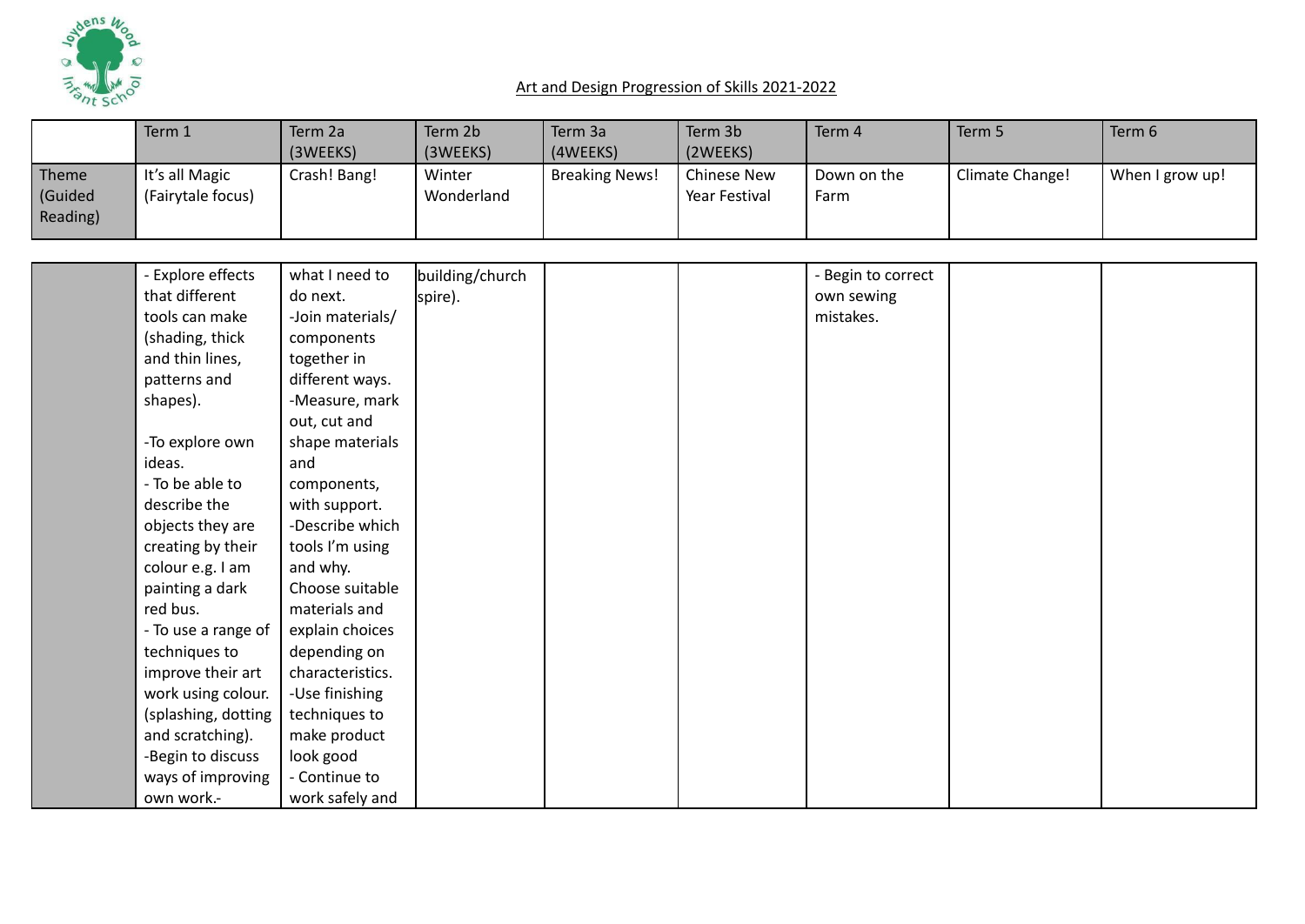

|                                     | Term 1                              | Term 2a<br>(3WEEKS) | Term 2b<br>(3WEEKS)  | Term 3a<br>(4WEEKS)   | Term 3b<br>(2WEEKS)          | Term 4              | Term 5          | Term 6          |
|-------------------------------------|-------------------------------------|---------------------|----------------------|-----------------------|------------------------------|---------------------|-----------------|-----------------|
| <b>Theme</b><br>(Guided<br>Reading) | It's all Magic<br>(Fairytale focus) | Crash! Bang!        | Winter<br>Wonderland | <b>Breaking News!</b> | Chinese New<br>Year Festival | Down on the<br>Farm | Climate Change! | When I grow up! |

| Experiment with | hygienically .-    |  |  |  |
|-----------------|--------------------|--|--|--|
| tools and       | Describe what      |  |  |  |
| surfaces.       | went well,         |  |  |  |
| - Begin to use  | thinking about     |  |  |  |
| appropriate     | design criteria.   |  |  |  |
| vocabulary to   | - Talk about       |  |  |  |
| describe tools, | existing products  |  |  |  |
| media and       | considering: use,  |  |  |  |
| processes.      | materials, how     |  |  |  |
|                 | they work,         |  |  |  |
|                 | audience, where    |  |  |  |
|                 | they might be      |  |  |  |
|                 | used; express      |  |  |  |
|                 | personal           |  |  |  |
|                 | opinion.           |  |  |  |
|                 | - Talk about       |  |  |  |
|                 | what I would do    |  |  |  |
|                 | differently if I   |  |  |  |
|                 | were to do it      |  |  |  |
|                 | again and why.     |  |  |  |
|                 | - Describe some    |  |  |  |
|                 | different          |  |  |  |
|                 | characteristics of |  |  |  |
|                 | materials.         |  |  |  |
|                 | -Join materials in |  |  |  |
|                 | different ways.    |  |  |  |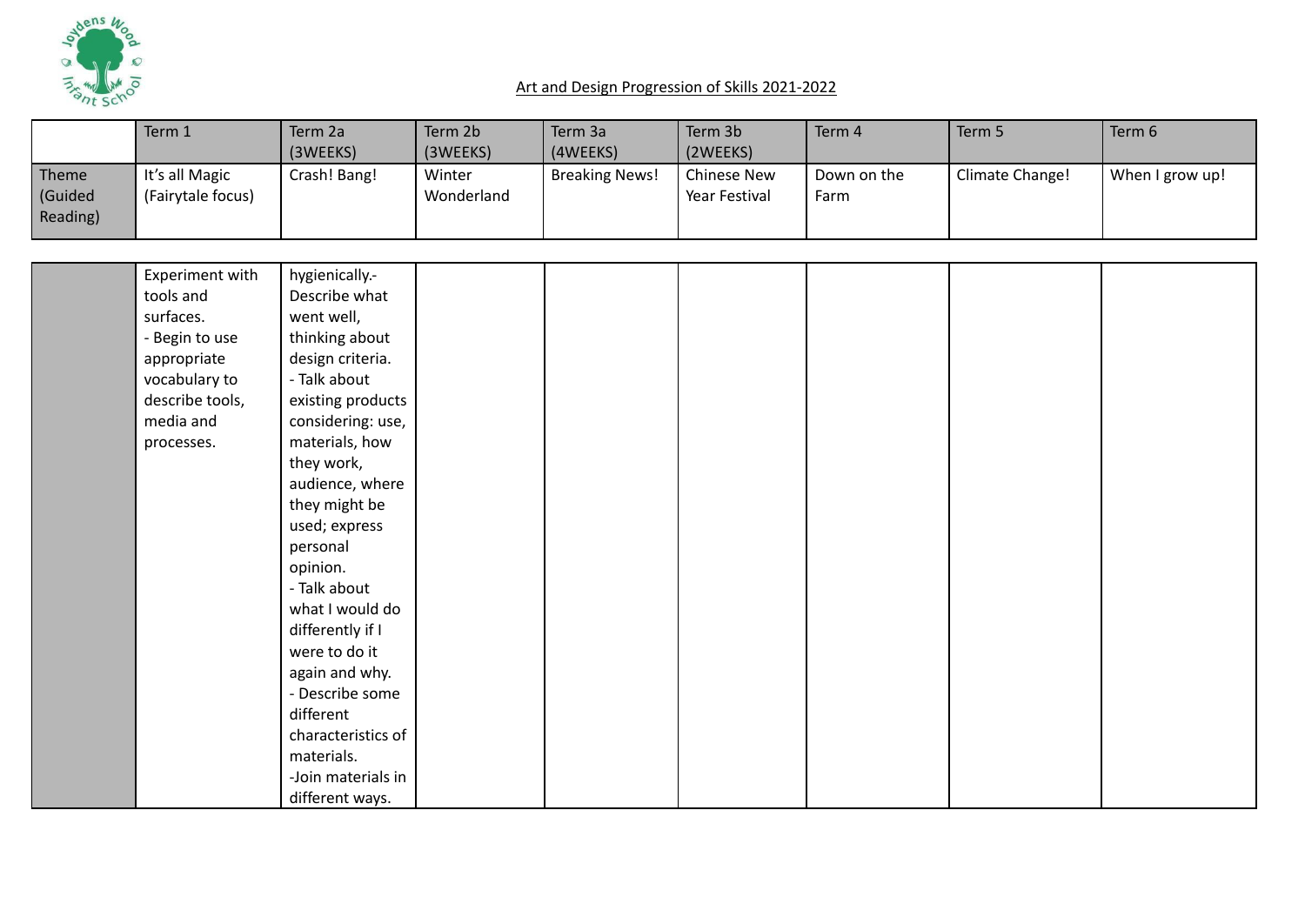

|                              | Term 1                                                                                                                                                                                              | Term 2a<br>(3WEEKS)                                                                                                                                                                                                    | Term 2b<br>(3WEEKS)                                                                                                                                                                          | Term 3a<br>(4WEEKS)                                                                                                                                                                     | Term 3b<br>(2WEEKS)                                                                                                                                                                         | Term 4                                                                                                                                                                                                      | Term 5                                                                                                                                                                                                 | Term 6                                                                              |
|------------------------------|-----------------------------------------------------------------------------------------------------------------------------------------------------------------------------------------------------|------------------------------------------------------------------------------------------------------------------------------------------------------------------------------------------------------------------------|----------------------------------------------------------------------------------------------------------------------------------------------------------------------------------------------|-----------------------------------------------------------------------------------------------------------------------------------------------------------------------------------------|---------------------------------------------------------------------------------------------------------------------------------------------------------------------------------------------|-------------------------------------------------------------------------------------------------------------------------------------------------------------------------------------------------------------|--------------------------------------------------------------------------------------------------------------------------------------------------------------------------------------------------------|-------------------------------------------------------------------------------------|
| Theme<br>(Guided<br>Reading) | It's all Magic<br>(Fairytale focus)                                                                                                                                                                 | Crash! Bang!                                                                                                                                                                                                           | Winter<br>Wonderland                                                                                                                                                                         | <b>Breaking News!</b>                                                                                                                                                                   | <b>Chinese New</b><br>Year Festival                                                                                                                                                         | Down on the<br>Farm                                                                                                                                                                                         | Climate Change!                                                                                                                                                                                        | When I grow up!                                                                     |
|                              |                                                                                                                                                                                                     | -Use joining,<br>rolling or folding<br>to make it<br>stronger<br>- Use own ideas<br>to try to make<br>product<br>stronger.<br>- Use levers or<br>slides.<br>-Begin to<br>understand how<br>to use wheels<br>and axles. |                                                                                                                                                                                              |                                                                                                                                                                                         |                                                                                                                                                                                             |                                                                                                                                                                                                             |                                                                                                                                                                                                        |                                                                                     |
| Key<br>Vocabulary            | Opinion, discuss,<br>describe,<br>compare, same,<br>different, primary<br>colour, yellow,<br>red, blue, mix,<br>amount,<br>secondary colour,<br>green, purple,<br>orange, observe,<br>colour wheel, | Design, plan,<br>criteria, tools,<br>appropriate,<br>suitable, choice,<br>describe,<br>materials,<br>opinion, explain,<br>discuss, join, roll,<br>fold, cut, tear,<br>materials,<br>measure, mark,                     | Compare,<br>describe, opinion,<br>discuss, control,<br>pattern, texture,<br>oil pastels, colour<br>match, same,<br>different, pattern,<br>texture, scale,<br>evaluate,<br>improve, positive, | Texture, collage,<br>layer, overlay,<br>overlap, mix,<br>colours,<br>surfaces, sort,<br>materials,<br>qualities,<br>characteristics,<br>cut, shape,<br>adhesive, glue,<br>tape, spread, | Weave, weaving,<br>craft, select,<br>paper, colour,<br>texture, scissors,<br>loom, over, under,<br>alternate, cut,<br>fold, front,<br>behind, patience,<br>resilience,<br>mistake, correct, | Describe,<br>materials,<br>characteristics,<br>fabric, cotton,<br>binca, felt, nylon,<br>plan, craft, select,<br>organise, needle,<br>thread, strand,<br>thick, thin,<br>running stich,<br>back stich, whip | Compare, patterns,<br>environment<br>animals, natural,<br>man-made,<br>monoprint, scratch,<br>ink, paint, roll,<br>spread, relief, card,<br>materials, string,<br>investigate, colour<br>mix, complex, | Observe, anatomy,<br>face, location,<br>position, limbs,<br>placement,<br>features, |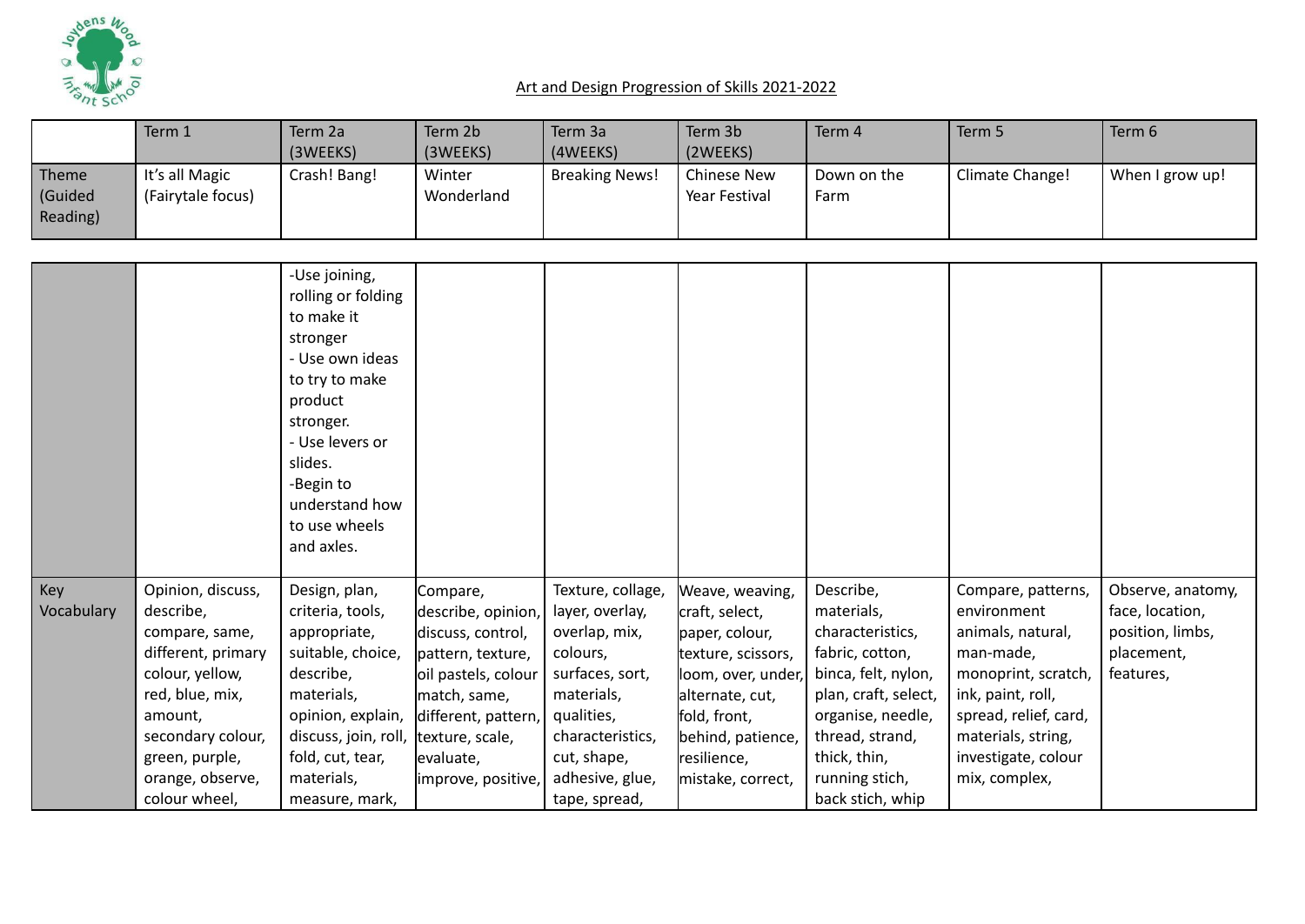

|           | Term 1               | Term 2a           | Term 2b             | Term 3a               | Term 3b            | Term 4                  | Term 5             | Term 6              |
|-----------|----------------------|-------------------|---------------------|-----------------------|--------------------|-------------------------|--------------------|---------------------|
|           |                      | (3WEEKS)          | (3WEEKS)            | (4WEEKS)              | (2WEEKS)           |                         |                    |                     |
| Theme     | It's all Magic       | Crash! Bang!      | Winter              | <b>Breaking News!</b> | <b>Chinese New</b> | Down on the             | Climate Change!    | When I grow up!     |
| (Guided   | (Fairytale focus)    |                   | Wonderland          |                       | Year Festival      | Farm                    |                    |                     |
| Reading)  |                      |                   |                     |                       |                    |                         |                    |                     |
|           |                      |                   |                     |                       |                    |                         |                    |                     |
|           | opposite, next to,   | scissors, cut,    | criticism, kind,    | appropriate           | improve,           | stich, cross stitch,    | pattern, tiled,    |                     |
|           | complementary,       | tape, glue,       | thoughtful,         | amount,               | levaluate.         | applique, join,         | evaluate, improve. |                     |
|           | shade cool, warm,    | spread, amount,   | suggestion,         | scissors, tear,       |                    | embellish, layer,       |                    |                     |
|           | symmetry,            | finishing         | feelings,           | rip, detail,          |                    | evaluate, correct,      |                    |                     |
|           | technique,           | techniques,       | experience, light,  | media.                |                    | improve,                |                    |                     |
|           | explore,             | safety, risk,     | dark, shadow,       |                       |                    | resilience,             |                    |                     |
|           | experiment, mark,    | hygienic,         | sketch,             |                       |                    | patience,               |                    |                     |
|           | thick, thin, line,   | evaluate,         | viewfinder, image,  |                       |                    | improve.                |                    |                     |
|           | pattern, shape,      | improve,          | record, part.       |                       |                    |                         |                    |                     |
|           | dark, light, black,  | opinion,          |                     |                       |                    |                         |                    |                     |
|           | white, evaluate,     | stronger, levers, |                     |                       |                    |                         |                    |                     |
|           | improve, strategy,   | slides, wheels,   |                     |                       |                    |                         |                    |                     |
|           | media, paper,        | axels.            |                     |                       |                    |                         |                    |                     |
|           | texture, brush,      |                   |                     |                       |                    |                         |                    |                     |
|           | pen, pencil,         |                   |                     |                       |                    |                         |                    |                     |
|           | pastel, oil pastel,  |                   |                     |                       |                    |                         |                    |                     |
|           | chalk, charcoal.     |                   |                     |                       |                    |                         |                    |                     |
| Resources | Paint brushes        | <b>Scissors</b>   | Drawing pencils     | A3/A4/A5 Paper        | Coloured           | Felt-various            | Polystyrene tiles  | Drawing pencils     |
|           | -various sizes       | Masking tape      | (different grades). | - various colours     | construction       | colours                 | <b>Biros</b>       | (different grades). |
|           | Ready Mix Paint in   | Sitcky tape       | Pencil sharpeners.  | (Cartridge/           | paper              | <b>Buttons</b>          | Cardboard          | Pencil sharpeners.  |
|           | primary colours      | Cardboard         | Erasers.            | Sugar).               | Red Paper/Card     | Sequins                 | Wool               | Erasers.            |
|           | plus black and       | Junk              | Crayons.            | <b>Materials</b>      | <b>Black</b>       | Needles (assorted       | <b>String</b>      | Crayons.            |
|           | white                | PVA glue          | Oil pastels         | Foil                  | Tape               | sizes)                  | <b>PVA Glue</b>    | Oil pastels         |
|           | <b>Water Colours</b> | Gluesticks        | Soft pastels        | Cellophane            | Glue dots          | <b>Assorted Threads</b> | Paint              | Soft pastels        |
|           |                      | Glue spreaders    |                     | Newspaper             | Scissors           | (cotton,                | Ink                | Paint brushes       |
|           |                      |                   |                     | Magazines             |                    | embroidery)             | Rollers            | -various sizes      |